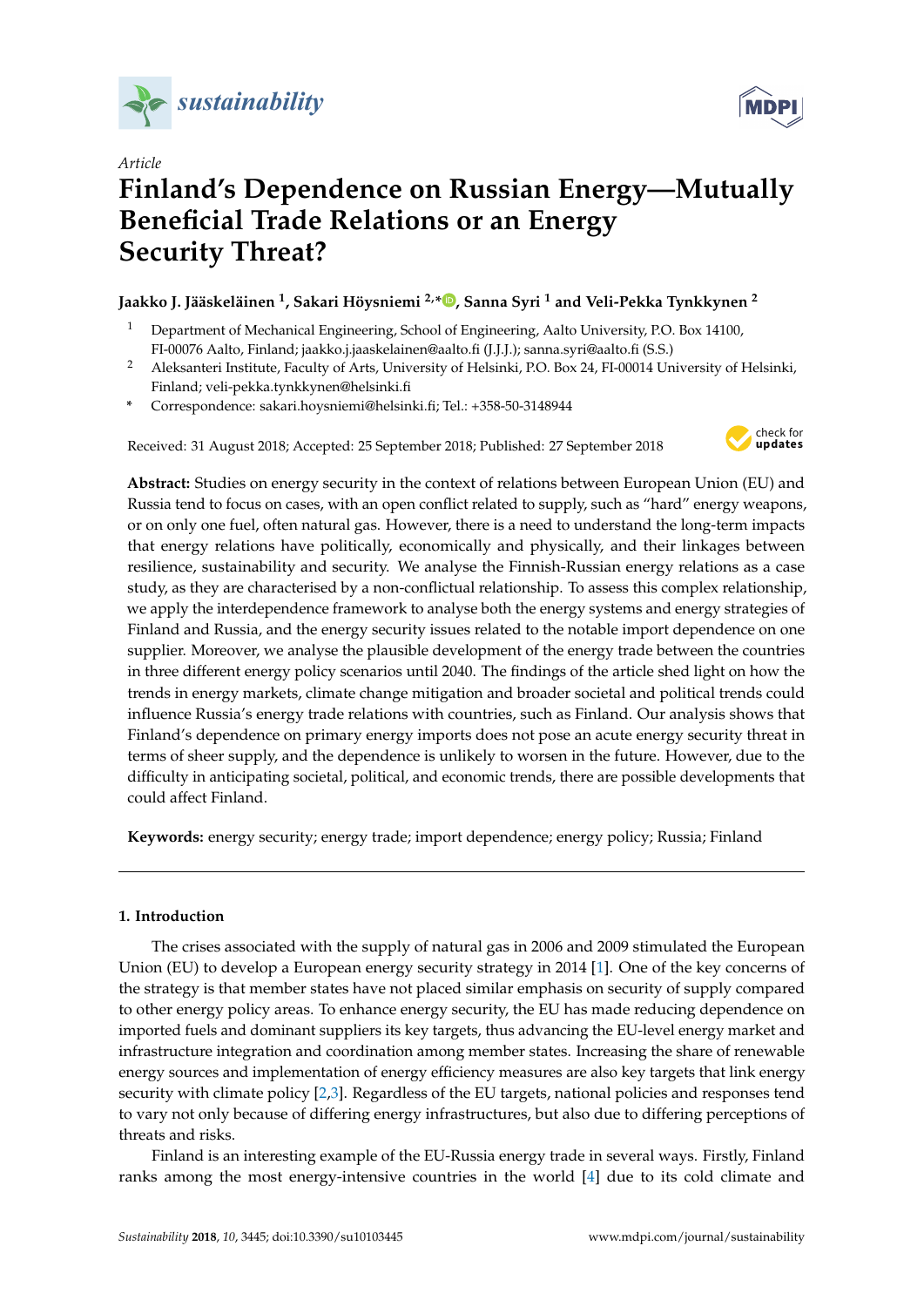energy-intensive industry. Secondly, Finland has practically non-existent domestic fossil fuel and uranium resources. Consequently, Finland imports almost two thirds of its primary energy [\[5\]](#page-18-4), the vast majority of which comes from Finland's neighbour in the east, Russia. This has sparked debate in Finland concerning whether the low self-sufficiency in energy and the high dependence on one supplier are in fact threats to energy security or merely a sign of mutually beneficial trade relations. Compared with, for example, the East European states, and issues related to outdated energy infrastructure or a lack of connections to global energy markets, securitisation of energy has remained limited in Finland, as has consideration of energy as a foreign policy tool. For instance, the Nord Stream I and II natural gas pipelines (that are not linked to Finland's gas supply) have only been a subject of environmental regulation. At the same time, the pipeline has become a political issue in many other EU countries [\[3\]](#page-18-2).

In contrast to Finland, Russia is often portrayed as an energy superpower with abundant fossil fuel and uranium resources. Energy exports comprise a notable share of Russia's gross domestic product (GDP), and hence, the Russian economy is strongly affected by the global demand and market prices of energy. Academic interest has broadened due to the Russia-Ukraine gas disputes and increasing politicisation of energy issues [\[6–](#page-18-5)[9\]](#page-18-6). Furthermore, as Kustova [\[8\]](#page-18-7) notes, there is still a tendency to assess energy in the context of Russia's relations with the EU or its member states either as an openly traded market commodity or as a tool for foreign policy influence. One of the ways to provide a more nuanced understanding could be to assess both energy security threat perceptions and physical energy relations in the operational milieu [\[8](#page-18-7)[,10\]](#page-18-8). Energy security is a multi-dimensional issue and thus cannot be neatly simplified into an issue of supply or market optimisation. Therefore, assessments of societal, (geo)political and technical development are also equally vital.

Finnish energy policy or, more specifically, energy security has been studied widely. One part of the literature has assessed public debate and political processes related to energy. Valkila and Saari [\[11\]](#page-18-9) and Ruostetsaari [\[12\]](#page-18-10) have studied Finnish energy elites and decision-making. In terms of specific energy forms, inter alia Teräväinen et al. [\[13\]](#page-19-0), Ylönen et al. [\[14\]](#page-19-1), Vehkalahti [\[15\]](#page-19-2), Laihonen [\[16\]](#page-19-3) and Aalto et al. [\[17\]](#page-19-4) assessed the public debate and political processes concerning nuclear power. Similarly, Huttunen [\[18\]](#page-19-5) and Kivimaa and Mickwitz [\[19\]](#page-19-6) have studied the debate on bioenergy. In terms of energy security, Lempinen [\[20\]](#page-19-7) studied the ways energy security, including threat perception of Russia, have been used as a rhetorical tool in the marketing of peat, while Karhunen et al. [\[21\]](#page-19-8) provide a survey-based assessment on the governance of security of supply for combined heat and power (CHP) plants. Another significant part of the literature has assessed the Finnish energy system with techno-economic analysis (e.g., Reference [\[22\]](#page-19-9)). Zakeri et al. [\[23\]](#page-19-10) and Aslani et al. [\[24\]](#page-19-11) have assessed the integration of renewable energy into the current Finnish energy system. Saastamoinen and Kuosmanen [\[25\]](#page-19-12) applied a quality frontier model to measuring the quality of domestic electricity supply security. Pilpola and Lund [\[26\]](#page-19-13) used a national energy system model to assess policy risks related to nuclear power and biomass. Excluding the studies of Aalto et al. [\[17\]](#page-19-4) and Ochoa and Gore [\[27\]](#page-19-14), the analysis of Finnish-Russian energy relations is typically based on historical analysis focusing on oil (e.g., References [\[25](#page-19-12)[,28\]](#page-19-15)) and nuclear power (e.g., References [\[29,](#page-19-16)[30\]](#page-19-17)). Compared to previous research, this article concentrates on the current system and on future trends relating to Finnish-Russian energy relations and Finland's resilience against external shocks.

This article uses an interdisciplinary approach to analyse Finland's resilience regarding primary energy import dependence and the plausible energy security risks related to the notable dependence on Russian energy trade beyond import-related aspects. First, Section [2](#page-2-0) reviews the current literature on energy security, including key approaches, disciplines and Russia's energy policy. Section [3](#page-3-0) introduces the applied methods that combine energy policy, energy system and energy technology analyses. Section [4](#page-5-0) analyses the dynamics of Finnish-Russian energy trade currently, and Section [5](#page-13-0) analyses the future of Finnish-Russian energy trade through three different scenarios. Section [6](#page-16-0) discusses the findings and finally, Section [7](#page-17-0) draws conclusions.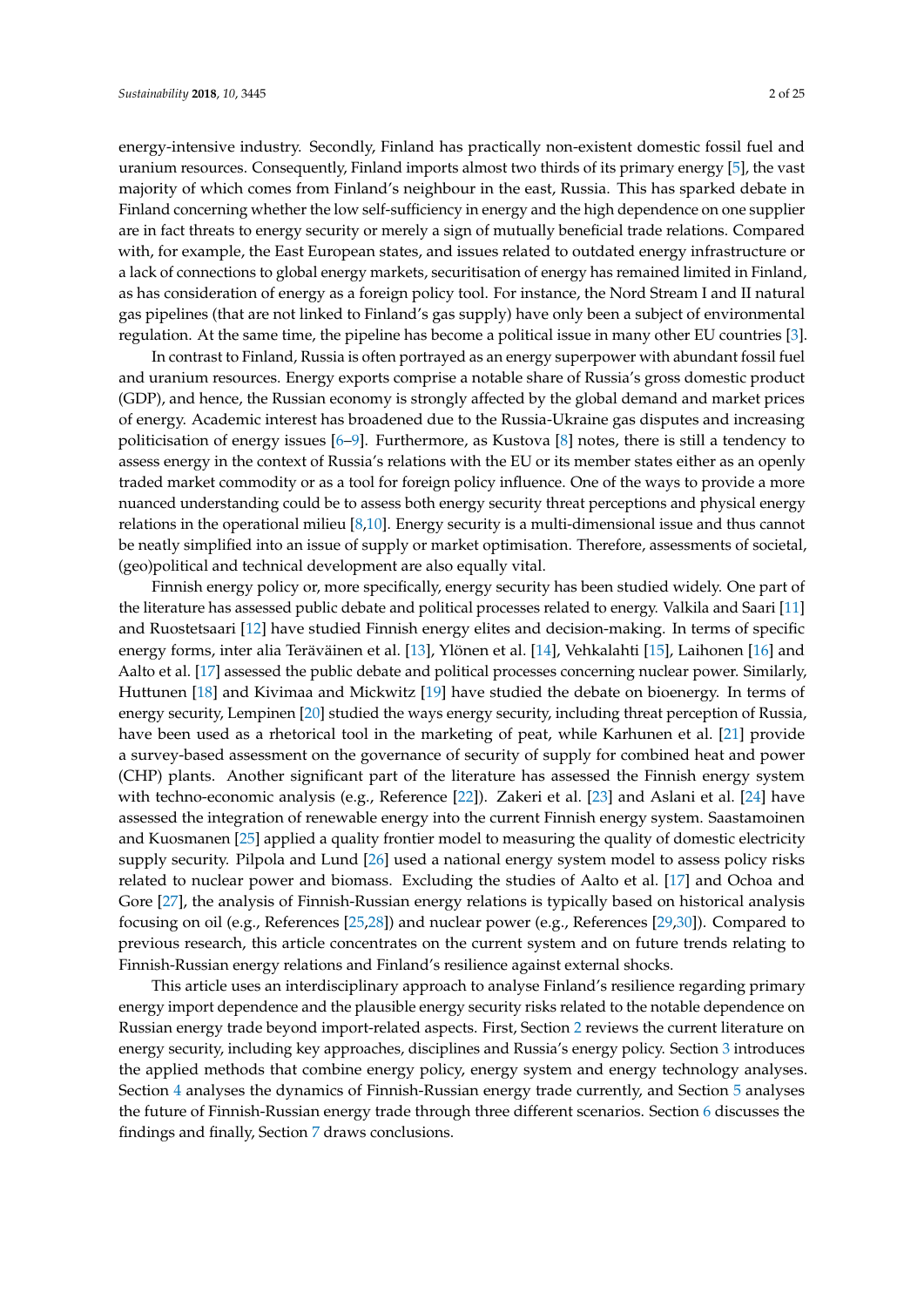#### <span id="page-2-0"></span>**2. Literature Review**

In the literature, energy security remains a slippery or polysemic concept that varies contextually, culturally, politically, temporally, spatially and in terms of energy source [\[31](#page-19-18)[,32\]](#page-19-19). The concept has traditionally been linked to securing supply and demand of oil and gas, but climate policy goals and increased use of renewables have resulted in electricity playing a growing role in the framing of energy security concerns [\[33](#page-19-20)[,34\]](#page-19-21). Energy security can be loosely considered as secure supply for countries lacking primary energy resources, while for countries with an abundance of energy, it is commonly framed through the (external) demand side dynamics [\[35,](#page-20-0)[36\]](#page-20-1). However, a general disciplinary consensus on what energy security is or how it should be assessed is still missing.

One of the reasons for the lack of agreement could also be the disciplinary divide. Cherp and Jewell [\[37\]](#page-20-2) categorise energy security research into three perspectives: 'Sovereignty', which has commonly been studied by social science approaches, such as security studies and international relations; 'robustness', with the key research coming from natural sciences and engineering; and 'resilience' analyses of economics and the complex systems approach. The sovereignty perspective focuses more on external issues and geopolitics, such as the policies and actions of exporting countries or their respective companies, and the stress is placed more on threat perceptions rather than on physical supply. The robustness perspective assesses energy security through quantifiable factors, such as demand, scarcity or infrastructural capacity. The resilience perspective assesses more generic characteristics of energy systems by combining political, technical, and economic elements and qualitative and quantitative assessments that enable more nuanced anticipation of known and unknown risks [\[38\]](#page-20-3). With its focus on risks, this perspective brings the concept closer to the broader debate on sustainability [\[39\]](#page-20-4).

Considering also that energy mixes and societal and political dynamics vary significantly across countries and regions, the meaning of energy security could be deepened with an assessment of country interactions [\[40\]](#page-20-5). The literature also notes that market-based assessment alone is not sufficient, and energy security is often considered as an element of (national) security in general [\[38](#page-20-3)[,41\]](#page-20-6). It is hence tied to societal and (geo)political development, making it difficult to assess through one discipline. As Mayer and Schouten [\[42\]](#page-20-7) note, energy security is more like a specific assemblage that consists not only of perceptions of (in)security, including political and market trends, but also material flows and physical infrastructures. This comes close to the concept of "vital systems security", linking the level of domestic control over an energy system with the systemic capacity to respond to disruptions [\[33\]](#page-19-20). This paper follows the proposal of Cherp and Jewell [\[38\]](#page-20-3) that defines energy security as "low vulnerability of vital energy systems". That is, energy security is a temporally specific construct based on the power of associated institutional interests tied to specific infrastructures [\[43\]](#page-20-8).

The gap between physical infrastructure reliability and the perception of energy security [\[42\]](#page-20-7) can vary significantly not only between energy experts and the general public, but also within the expert audience across countries [\[44](#page-20-9)[–46\]](#page-20-10). In other words, experts tend to frame the concept in more narrow terms than the public. Among experts, the argumentation often falls between a liberal, market-orientated world-view and a more nationalist or geopolitical world-view stressing sovereignty that can establish completely opposing outlooks, which are hard to reconcile [\[47\]](#page-20-11).

One common theme in the literature is that strategies of resilience between consumers and producers are likely to differ—and the latter, especially, may tend to use strategies of resistance [\[48\]](#page-20-12). For instance, price-setting [\[49\]](#page-20-13) by producer countries or individual companies are strategies enabling governance or the spread of influence 'at a distance' [\[50\]](#page-20-14) or 'co-optation' [\[51\]](#page-20-15), i.e., seductive or covert use of power. Strategies of energy transition (i.e., aims to achieve a low-carbon energy system by increasing renewable energy production and energy efficiency), as well as the introduction of shale oil, and shale gas, as well as liquefied natural gas (LNG) into the global energy market [\[52\]](#page-20-16) can bring about a significant shift.

Although the shelves are full of research that has assessed whether Russia would use a so-called energy weapon, i.e., using energy trade for political leverage with direct or indirect issuance of threats, it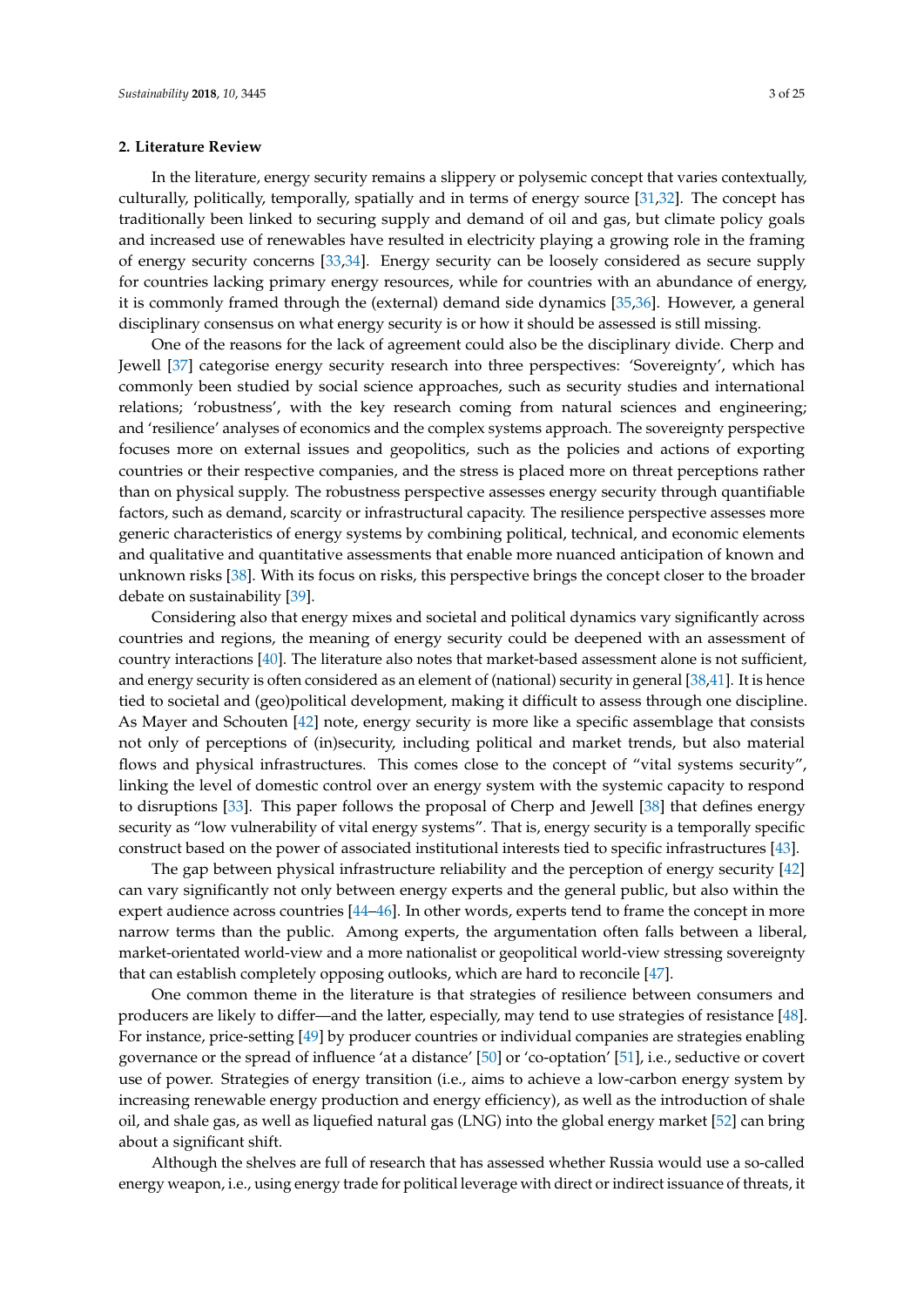still remains an issue of dispute in research [\[31](#page-19-18)[,53](#page-20-17)[,54\]](#page-20-18). This could be due to the division in international relations scholarship between realist and liberal schools of thought, which also reflects social scientific analyses of energy security and trade [\[8](#page-18-7)[,55\]](#page-20-19). The former perceives the world as an anarchic place where states are key actors pursuing security, often with military means. There is also consideration of little cooperation among the actors operating at the international level, while the economy is only one of the spheres of foreign policy influence. The latter stresses that economic interdependence and free trade are sources of political integration and increased security. States and other actors perceive cooperation as a key goal to strengthen wealth instead of political power. Therefore, law and institutions are also of high value. In Europe, energy dependence is often perceived as a symmetric alignment, in which both the EU and Russia are dependent on the continuation of trade relations. This does not necessary apply to the situation with individual countries or companies, which can be subject to occasional or systemic use of the "energy weapon", i.e., differing pricing or contractual terms [\[56](#page-20-20)[,57\]](#page-20-21).

This has also partially led to an analytical bias, as Russian state-owned or controlled companies make energy contracts not with the EU, but with individual member states and their respective energy companies under national ownership or control [\[54,](#page-20-18)[57\]](#page-20-21). In contrast, the argument this paper aims to develop is that energy trade relations in the context of Russia's influence on Western countries are best understood through the analysis of threat perceptions and the ability to substitute current incomes from other energy forms [\[17](#page-19-4)[,24](#page-19-11)[,26\]](#page-19-13). Although Russia may not behave as a liberal actor as the EU [\[58\]](#page-20-22), it may still operate through spheres of trade. That is, instead of issuing direct threats, Russia aims to influence via geoeconomic measures [\[59\]](#page-20-23). In contemporary Russia, it is therefore not security of supply, but security of export or demand that is constructed around the principle of sustaining and increasing energy export revenues [\[60\]](#page-20-24).

In the sphere of broader security and international relations, there is a trend towards weakening relations between Western countries (the EU and US) and Russia via the increased use of sanctions. This may hinder the development of the Russian energy sector, but it is still highly likely that the EU and Russia will retain their status as key trading partners. For example, in the sphere of natural gas contracts last until the 2030s and penalties on both sides sustain a relationship based on interdependence [\[3\]](#page-18-2). That is, energy infrastructure and supply chains built over many decades are sustaining the dependence of key Russian trading partners on Russian energy not only through trade but also through infrastructure as an element of geopolitical influence [\[61\]](#page-21-0). However, both EU countries and Russia have a growing interest in establishing alternative energy export and import routes. This may force Russia and its energy companies to react strategically to sustain security and resilience, but also to consider applying soft energy weapons, such as price-setting, that could sustain dependence [\[57\]](#page-20-21). Finally, Casier [\[53\]](#page-20-17) argues that increasing threat perceptions of the EU energy security are not so much a result of increased import dependence from Russia, but are due to increased competition and geopoliticisation of EU-Russia relations in general. That is, perceptions are reproduced in the energy sector that may lead to a reductionist and simplified geopolitical frame and physical import dependence should not be directly conflated as political dependence [\[62\]](#page-21-1).

#### <span id="page-3-0"></span>**3. Materials and Methods**

This section introduces the applied methods and data used to analyse Finnish-Russian energy trade and its plausible future trends. Section [3.1](#page-3-1) introduces the key materials and Section [3.2](#page-4-0) provides the methodology applied to analyse the current state of relations. Section [3.2](#page-4-0) introduces the approach to the scenario analysis.

#### <span id="page-3-1"></span>*3.1. Materials*

Our research uses both qualitative and quantitative data in order to demonstrate how 'vital energy system' is defined in Russian and Finnish contexts, and what trends and risks could emerge in different scenarios. In terms of qualitative data, we assess the Russian and Finnish energy strategies, namely Finland's Climate and Energy Strategy up to 2030 and, on the Russian side, Russia's Energy Strategy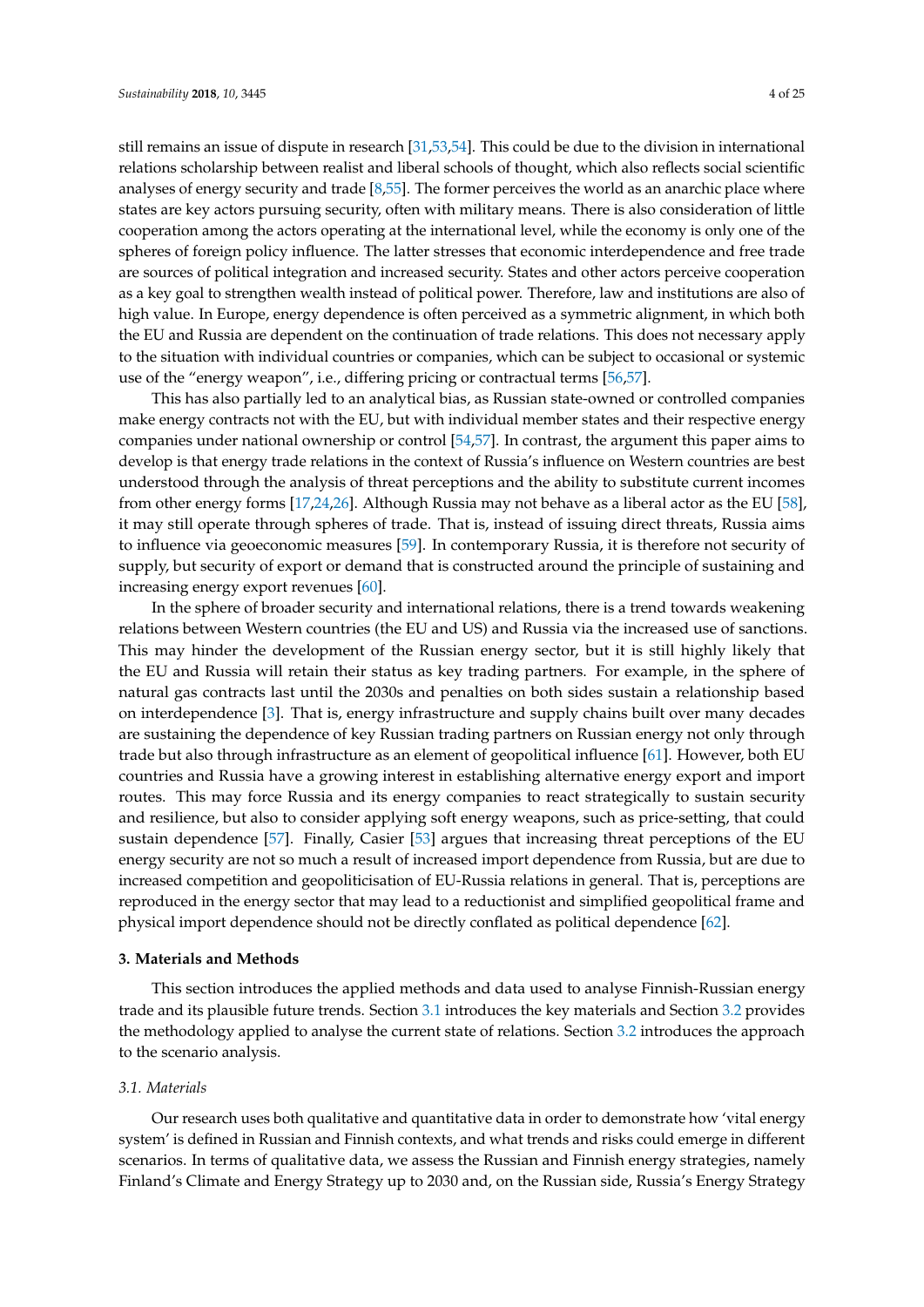up to 2030, the Draft project up to 2035 and a Forecast of scientific and technological development by the Ministry of Energy. This is triangulated with a literature review and an assessment of Finnish and Russian newspaper articles discussing key issues related to energy trade between Finland and Russia.

#### <span id="page-4-0"></span>*3.2. Interdependence Framework*

Here we apply the 'interdependence' framework loosely, but expand it beyond assessment of bilateral energy relations in the sphere of natural gas [\[10,](#page-18-8)[54\]](#page-20-18) to any given energy type. Interdependence is considered to apply between trading partners when intensive transactions across the border bring certain expenses that prevent one side from fulfilling its aims due to high dependence on what the other side makes. There are two assumptions in this framework. The first one is that cooperation establishes possibilities to benefit from the given relationship. The second is that the actors become dependent on each other, which decreases their ability to act autonomously. The relationship can be symmetric or asymmetric, with the latter being more common. The analytical goal is thus to define whether the relationship is about dependence or interdependence [\[54\]](#page-20-18). The model consists of three dimensions, which are physical energy relations, the dominance of the energy agenda in mutual relations, and the influence of the European Union. Physical energy relations are studied by analysing the flow of fuels and electricity between Finland and Russia and the infrastructure that connects the energy systems. In line with the critiques of the framework [\[62\]](#page-21-1), we would like to stress that the influence of Russia cannot be reduced to simple import dependence, and therefore the second dimension is important. The dominance of energy in mutual relations is analysed with a content analysis of key strategic documents and official statements by looking at the perceptions actors give for energy (in)security. Finally, the influence of the EU is examined through an assessment of the extent to which a given member state has aligned with EU policy, but also how the sanctions have impacted. Compared to the aforementioned studies, our main focus is on the first two dimensions while we also take a closer look at the internal dynamics within Russia and Finland and at the global market trends that are equally important when assessing Russia's ability to exercise power [\[63\]](#page-21-2).

In our analysis, we combine assessment of threat perceptions with the development of physical energy relations. As the framework suggests, power or the ability to influence through energy trade should not be reduced to physical import dependence. Rather, the focus is on the role of substitutability in fossil fuels and uranium in the context of the changing energy landscape, which includes the emergence of renewables and unconventional fossil fuels, namely LNG and shale gas, but also fourth generation nuclear power.

#### *3.3. Scenario Analysis*

Future development of the Finnish-Russian energy trade is analysed through three global energy market scenarios. The first of these is the market trends scenario, which is based on current market trends. That is, it comprises planned and decided climate actions, limiting global warming to 3–3.5 degrees Celsius. The second is the low carbon scenario, an optimistic scenario in terms of climate change mitigation, where global warming is limited to two degrees via substantial reduction of global  $CO<sub>2</sub>$  emissions. The third is the high carbon scenario, a scenario where global climate policy has failed, and  $CO<sub>2</sub>$  emissions continue at an unsustainable growth rate. In this scenario, the global consumption of energy together with Russian exports of fossil fuels, uranium and energy technology are on the rise. The scenarios are based on inter alia energy strategies of Finland and Russia, the International Energy Agency (IEA) and Intergovernmental Panel on Climate Change (IPCC) scenarios, and previous studies by the authors. The scenarios are developed until 2040 and presented in more detail in Section [5.](#page-13-0)

The way in which we use the scenarios comes close to the thought experiment approach [\[34\]](#page-19-21), i.e., our main interest is not the likelihood of a given scenario, but to provoke the imagination of a reader [\[64\]](#page-21-3). Predicting global energy market trends in the future is challenging—not only because of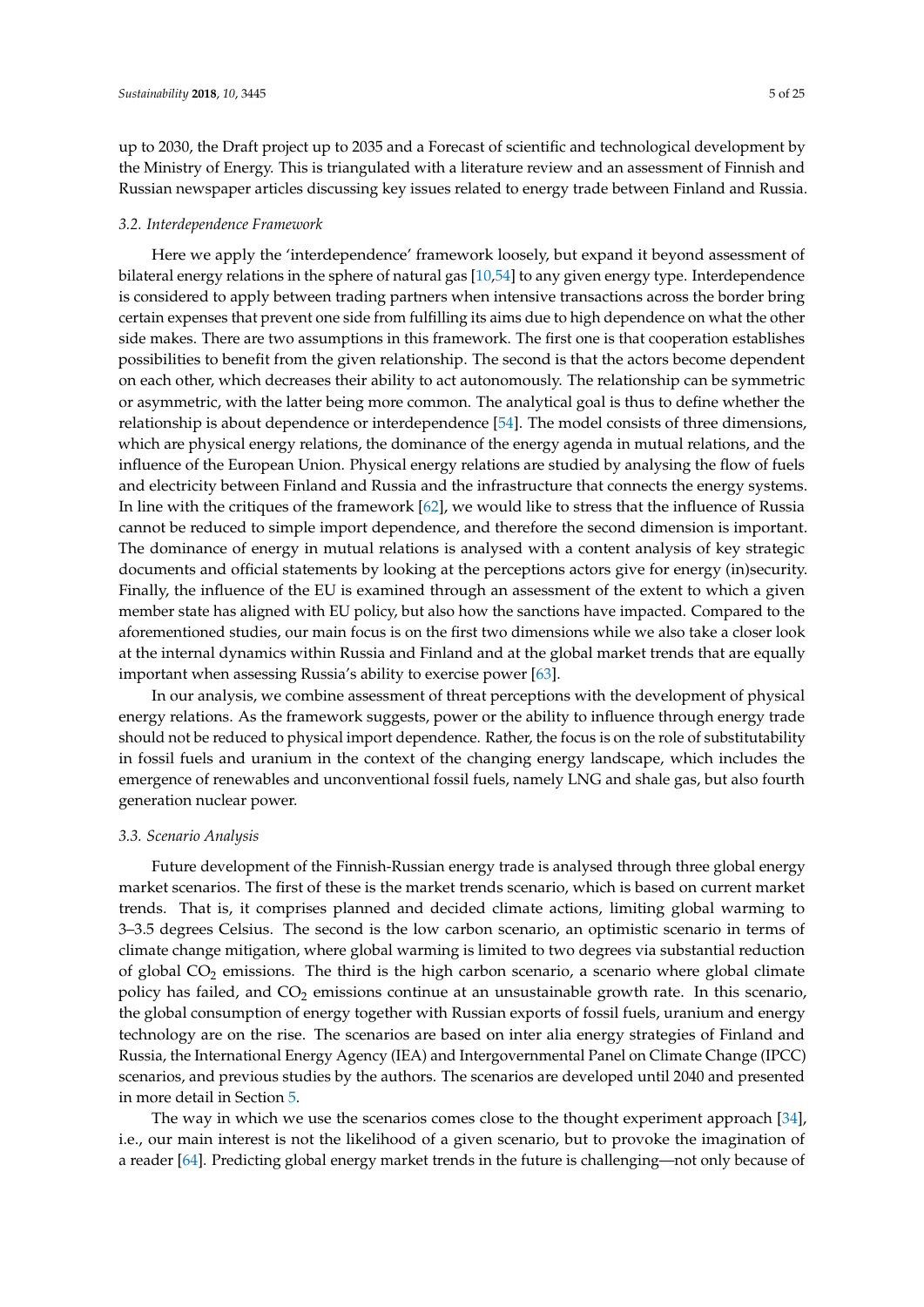the uncertainties related to technological development and demand for energy, but also due to political trends and global ambitions related to climate change mitigation.

### <span id="page-5-0"></span>**4. Finnish-Russian Energy Trade 4. Finnish-Russian Energy Trade**

Finland has a long history of energy trade with Russia. The trade is practically one-directional, Finland has a long history of energy trade with Russia. The trade is practically one-directional, as Finland lacks domestic fossil fuel reserves in comparison with its substantial demand for energy, as Finland lacks domestic fossil fuel reserves in comparison with its substantial demand for energy, whereas Russia has significant export volumes. In order to map plausible vulnerabilities related to whereas Russia has significant export volumes. In order to map plausible vulnerabilities related to Finland's dependence on Russian energy, this section analyses the relations of Finland and Russia with regard to energy trade. Furthermore, this section aims to develop a synopsis of the most relevant energy security-related data and political and security aspects of Finnish-Russian energy trade. Sections [4.1](#page-5-1) ecentry remied and drie performant eccurry dependent in the start russiant energy diader eccurries in and [4.2](#page-7-0) introduce the Finnish and Russian energy systems, respectively. Section [4.3](#page-9-0) takes a deeper look into the dynamics of the Finnish-Russian energy trade. With regard to the interdependence framework, Sections  $4.1$ ,  $4.2.1$ ,  $4.3.1$  and  $4.3.2$  deal with the first dimension, i.e., the physical relations, while Sections  $4.2.2$  and  $4.2.3$  unpack the political debate and the influence of EU via sanctions. a deeper look into the dynamics of the Finnish-Russian energy trade. With regard to the man with a deep

# <span id="page-5-1"></span>*4.1. Energy in Finland 4.1. Energy in Finland*

Section [4.1.1](#page-5-2) reviews the demand for energy in Finland and Section [4.1.2](#page-6-0) deals with the supply Section 4.1.1 reviews the demand for energy in Finland and Section 4.1.2 deals with the supply side. Unless otherwise mentioned, Finnish energy policy targets and future development of the Finnish side. Unless otherwise mentioned, Finnish energy policy targets and future development of the energy system are based on the Policy scenario of the new National Energy and Climate Strategy of Finland from late 2016  $[65]$ .

# <span id="page-5-2"></span>4.1.1. Demand 4.1.1. Demand

Finland has substantial energy consumption per capita due to its cold climate and energy-intensive Finland has substantial energy consumption per capita due to its cold climate and energyindustry. The most significant sectors of (primary) energy consumption in 2016 were industry (45%), space heating (26%) and transport (17%) [\[66\]](#page-21-5). [F](#page-5-3)igure 1 presents the Finnish primary energy consumption and energy sources in 2007–2016 [66], 2020 and 2030 [65]. Primary energy consumption energy consumption and energy sources in [2007](#page-21-5)–2016 [66], 2020 [an](#page-21-4)d 2030 [65]. Primary energy is expected to reach 418 [T](#page-18-4)Wh by 2030 [5].

<span id="page-5-3"></span>

**Figure 1.** Primary energy consumption and energy sources in Finland in 2007–2016, 2020, and 2030. **Figure 1.** Primary energy consumption and energy sources in Finland in 2007–2016, 2020, and 2030.

Demand for electricity has remained at around 82–85 TWh/a in Finland in the 2010s. During the Demand for electricity has remained at around 82–85 TWh/a in Finland in the 2010s. During the past decade, the demand has been lower than expected due to the financial crises and exceptionally past decade, the demand has been lower than expected due to the financial crises and exceptionally warm weather. However, the annual electricity demand peaks in Finland have grown, reaching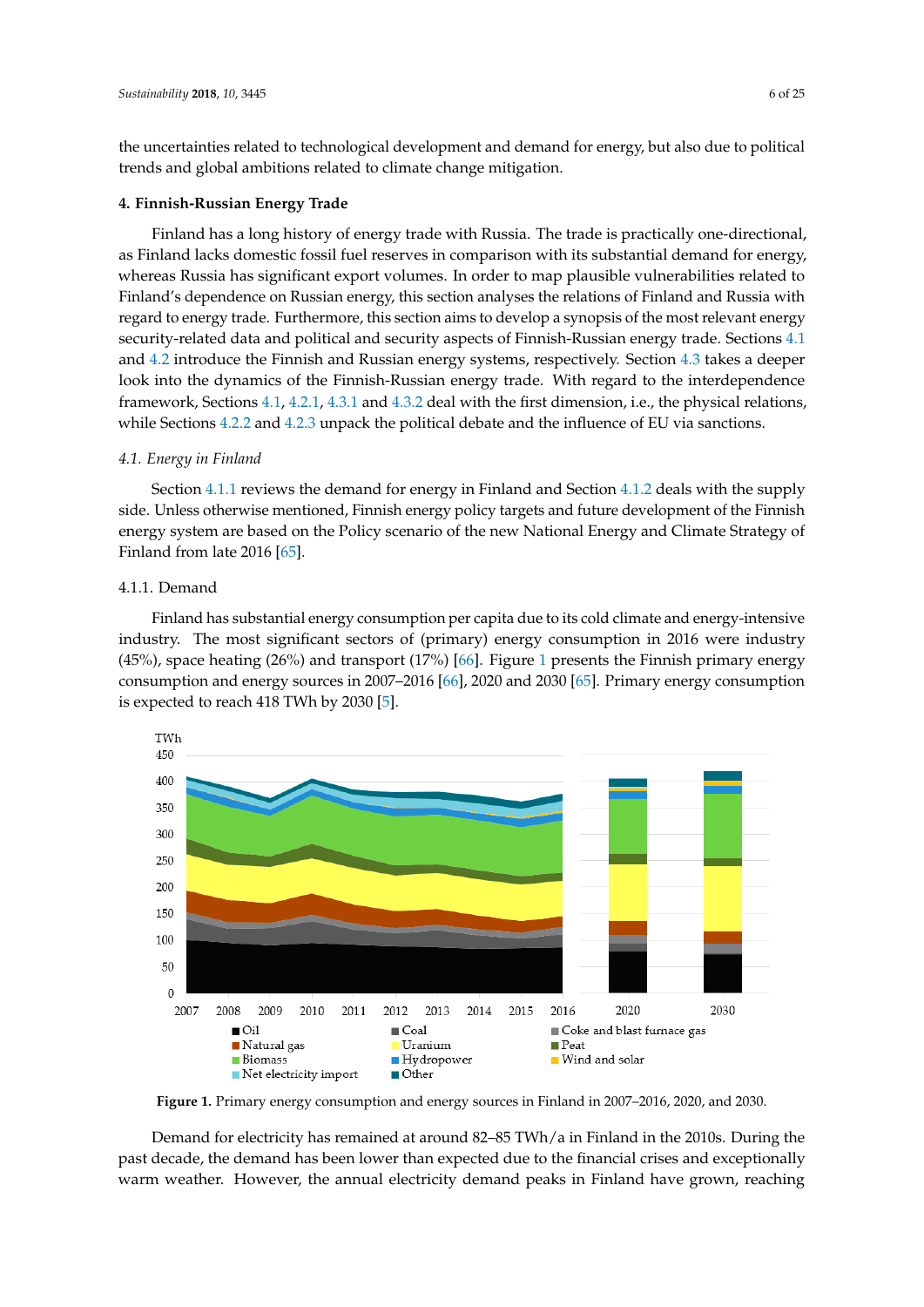an all-time high in early 2016 (15,105 MWh/h) [\[67\]](#page-21-6). This has spurred debate on generation adequacy in Finland [\[68](#page-21-7)[,69\]](#page-21-8). The main sectors of electricity consumption are industry and construction (47%, 2016 figures), residential and agriculture (27%), and the public sector (23%), with transmission and distribution losses covering 3% of electricity use in 2016 [\[66\]](#page-21-5). In 2030, the Energy and Climate Strategy estimates an annual electricity consumption of 93 TWh and an upper limit of 16,235 MWh/h for the annual demand peak in Finland [\[5\]](#page-18-4).

In addition to the high demand for electricity and space heating, a noteworthy feature in the Finnish energy system is the role of district heating and cogeneration in particular. Demand for district heat was approximately 33.6 TWh in 2016, i.e., 46.1% of total space heating [\[70\]](#page-21-9). Approximately 70% of the district heat was based on combined heat and power (CHP) production. Demand for district heat is expected to remain approximately at its current level until 2030 [\[5\]](#page-18-4).

#### <span id="page-6-0"></span>4.1.2. Supply

As illustrated in Figure [1,](#page-5-3) the most important primary energy sources in Finland are biomass (25.9%, 2016 figures), oil (23.2%) and uranium (18.2%) [\[66\]](#page-21-5). Finland imports practically all of its fossil fuels, and a vast majority of the imports come from Russia. In total, imports comprised 64.0% of the total primary energy supply in 2016, of which the majority originated in Russia (Table [1\)](#page-7-2). The imports are presented in more detail in Section [4.3.](#page-9-0) The most notable domestic primary energy sources in Finland are biomass (71%, 2016 figures), peat (15%) and hydropower (10%) [\[66\]](#page-21-5). Figure [1](#page-5-3) presents the development of primary energy supply in Finland in 2007–2016 and the political targets for 2020 and 2030.

Finland has a highly diversified electricity production mix. During the past few years, electricity supply in Finland has been distributed between thermal power (29.6%, 2016 figures), nuclear power (26.2%), hydropower and wind power (21.9%), and net import (22.3%) [\[71\]](#page-21-10). Installed power capacity in Finland in early 2018 was approximately 17,400 MW [\[72\]](#page-21-11). However, as some of the capacity is allocated in system reserves and the availability of, for example, wind and hydropower vary according to external conditions, the highest electricity production peak in Finland in 2016, for example, was approximately 11,600 MW [\[67\]](#page-21-6). This corresponds to the estimate of Fingrid, the national transmission system operator, regarding the available domestic power capacity during the winter peak-demand period in 2016 [\[66\]](#page-21-5). Thus, Finland is highly dependent on electricity imports for supplying the annual demand peaks. The cross-border transmission capacities from Sweden, Russia, and Estonia are approximately 2700 MW, 1400 MW, and 1000 MW, respectively; resulting in a total import capacity of 5100 MW. This is more than one third of the record high demand peak.

Finland has set a target of self-sufficiency in annual electricity production by 2030 [\[65\]](#page-21-4). However, two new cross-border transmission lines are being planned and constructed between Finland and Sweden, and Finland's dependence on imported electricity to supply the annual demand peaks might thus even grow by 2030 [\[69\]](#page-21-8). In addition to the new transmission lines, the most significant foreseeable changes in the Finnish energy system by 2030 are the following:

- Two new nuclear power plants: Olkiluoto 3 (1600 MW, deployment in 2019) and Hanhikivi 1 (1200 MW, deployment after 2024).
- Phasing out coal in normal energy use and halving the use of imported oil.
- Increasing the share of renewable energy sources to 50% and self-sufficiency to 55% of final energy consumption.

The Finnish energy system comprises a variety of capacity and energy reserves. In addition to the peak load reserves (currently 729 MW of power plants and demand response [\[73\]](#page-21-12)), Fingrid controls different frequency restoration reserves, which comprise inter alia approximately 1000 MW of fuel oil powered gas turbines. The Finnish legislation on imported fuels (28.11.1994/1070) obliges parties importing or utilising coal or natural gas to store fuel for three months' consumption and parties importing or utilising oil to store fuel for two months' consumption. However, in practice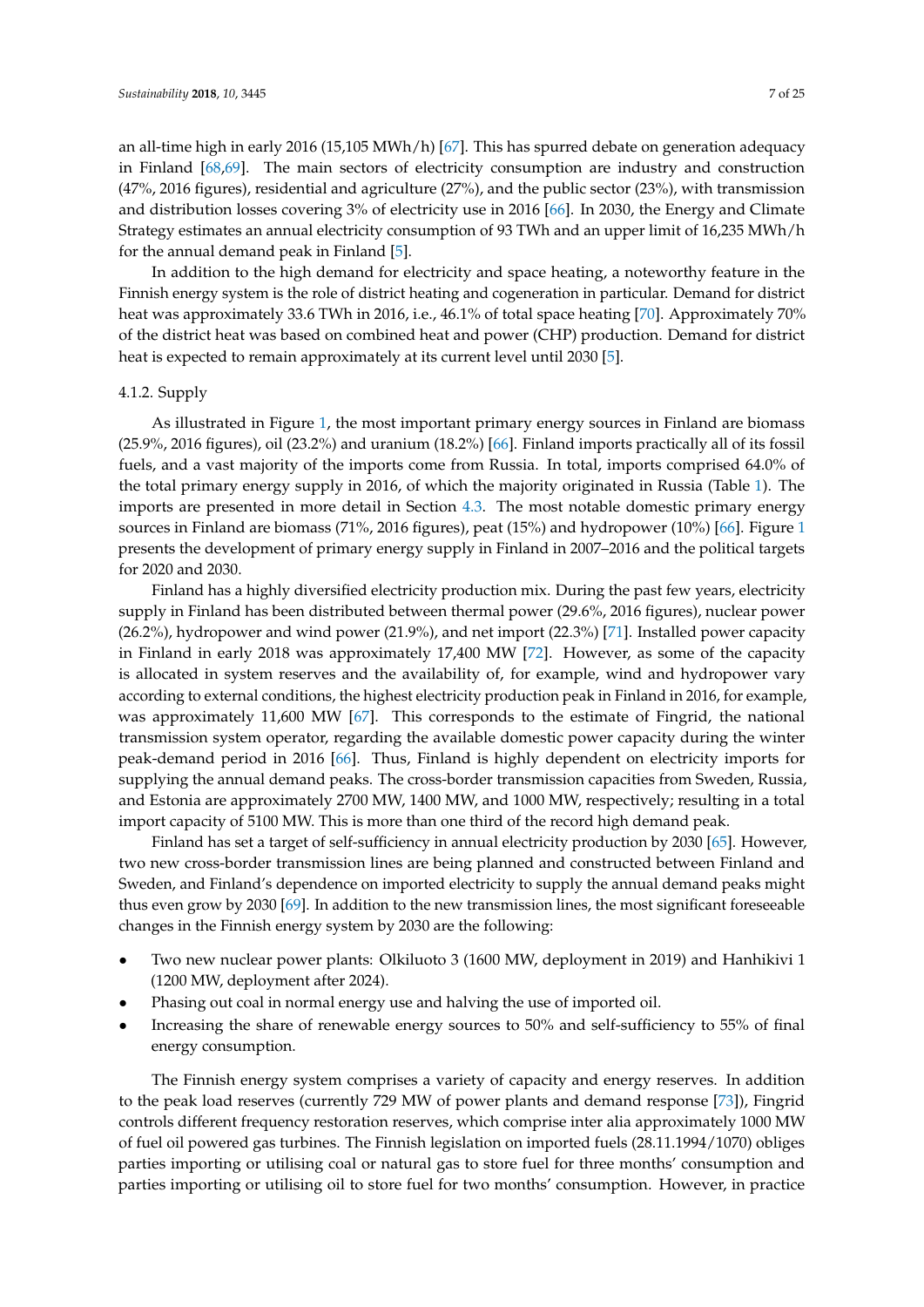natural gas storages are substituted via storing fuel oil. Uranium is excluded from the legislation, but nuclear power producers store uranium for 1–2 years' consumption. In addition to the obligations for importers and producers, the Finnish National Emergency Supply Agency (NESA) has emergency fuel storages.

#### <span id="page-7-0"></span>*4.2. Energy in Russia*

Due to the very different characteristics of the Finnish and Russian energy sectors, we also analyse energy in Russia with a different approach. Russia is the world's largest country in terms of land area and its energy market is much more scattered than that of Finland. In terms of energy security in Finland, energy generation capacity and energy infrastructure outside western Russia are of lesser importance. Therefore, in addition to the direct linkages in the Finnish-Russian border, this section will concentrate on Russia's role as an energy exporter and its energy strategy. Section [4.2.1](#page-7-1) reviews the demand for and supply of energy in Russia, Section [4.2.2](#page-8-0) analyses the strategic role that the energy sector has in Russia, and Section [4.2.3](#page-9-1) analyses the impacts of the EU and US sanctions on the Russian energy sector.

#### <span id="page-7-1"></span>4.2.1. Demand and Supply

Russia has the world's fourth largest primary energy consumption after China, USA, and India, covering 5.2% of global energy consumption in 2016 [\[74\]](#page-21-13). The annual consumption in 2016 was 689.6 Mtoe (~8020 TWh). In addition to the Russian consumption, the global demand for primary energy has a vital role in the Russian energy market due to Russia's role as an energy exporter: Russia was the world's largest exporter of oil and natural gas in 2016, exporting 74% of its produced oil, 33% of produced natural gas, and 54% of produced coal [\[74\]](#page-21-13). Russia's primary energy consumption, fuel reserves, domestic production and exports in 2016 are presented in Table [1.](#page-7-2) Uranium is not traded as openly, and hence its production and export figures are absent from the table.

| Energy<br>Source | Consumption<br>(TWh/a) | <b>Share</b> | <b>Reserves</b><br>(TWh) | Global<br><b>Share</b>   | Production<br>(TWh/a)    | Global<br><b>Share</b> | Net Export<br>(TWh/a)    |
|------------------|------------------------|--------------|--------------------------|--------------------------|--------------------------|------------------------|--------------------------|
| Natural          | 4201.9                 | 52.4%        | ~1000                    | 18.0%                    | 5900                     | 16.6%                  | 2070 <sup>4</sup>        |
| gas<br>Oil       | 1773.6                 | 22.1%        | ~169.000                 | $6.3\%$                  | 6470                     | 12.7%                  | 4770 $5$                 |
| Coal             | 1037.4                 | 12.9%        | $\sim$ 892,000 $^2$      | 15.5%                    | 2260                     | $5.3\%$                | $1220^{6}$               |
| Uranium          | 517.5                  | 6.5%         | ~100003                  | 8.9%                     | $\overline{\phantom{0}}$ | ٠                      | $\overline{\phantom{0}}$ |
| Hydropower       | 486.1                  | 6.1%         | $\overline{\phantom{a}}$ |                          |                          | -                      | -                        |
| Other $1$        | 3.5                    | $0.0\%$      | $\overline{\phantom{a}}$ | $\overline{\phantom{0}}$ | $\overline{\phantom{0}}$ | ۰                      | $\overline{\phantom{0}}$ |
| Total            | 8020.0                 | 100%         | $\overline{\phantom{0}}$ |                          |                          |                        |                          |

<span id="page-7-2"></span>**Table 1.** Russian primary energy consumption, fuel reserves, domestic production and exports in 2016 [\[74\]](#page-21-13).

<sup>1</sup> Including wind and solar power; <sup>2</sup> At the end of 2017; <sup>3</sup> A rough estimate based on 507,800 tons of uranium reserves [\[75\]](#page-21-14) and a heat value of 500 GJ/kg [\[76\]](#page-21-15); <sup>4</sup> Including pipeline and liquefied natural gas (LNG) trade;  $^5$  Including crude oil and oil products;  $^6$  Including anthracite, bituminous and lignite.

In 2010, the Russian government implemented a mechanism called the capacity delivery agreement (CDA) in order to incentivise investment in power capacity [\[77\]](#page-21-16). Due to lower-than-expected demand for electricity after the financial crises around 2010, the mechanism has resulted in a notable surplus of generation capacity in Russia. Power production capacity in Russia is approximately 240 GW, of which 68.0% is thermal power, 20.1% hydropower, 11.6% nuclear power and 0.23% renewables other than hydropower [\[78\]](#page-21-17). Russia's gross electricity production, electricity consumption and net electricity imports in 2016 were 1071 TWh, 900 TWh and 15 TWh, respectively [\[79\]](#page-21-18).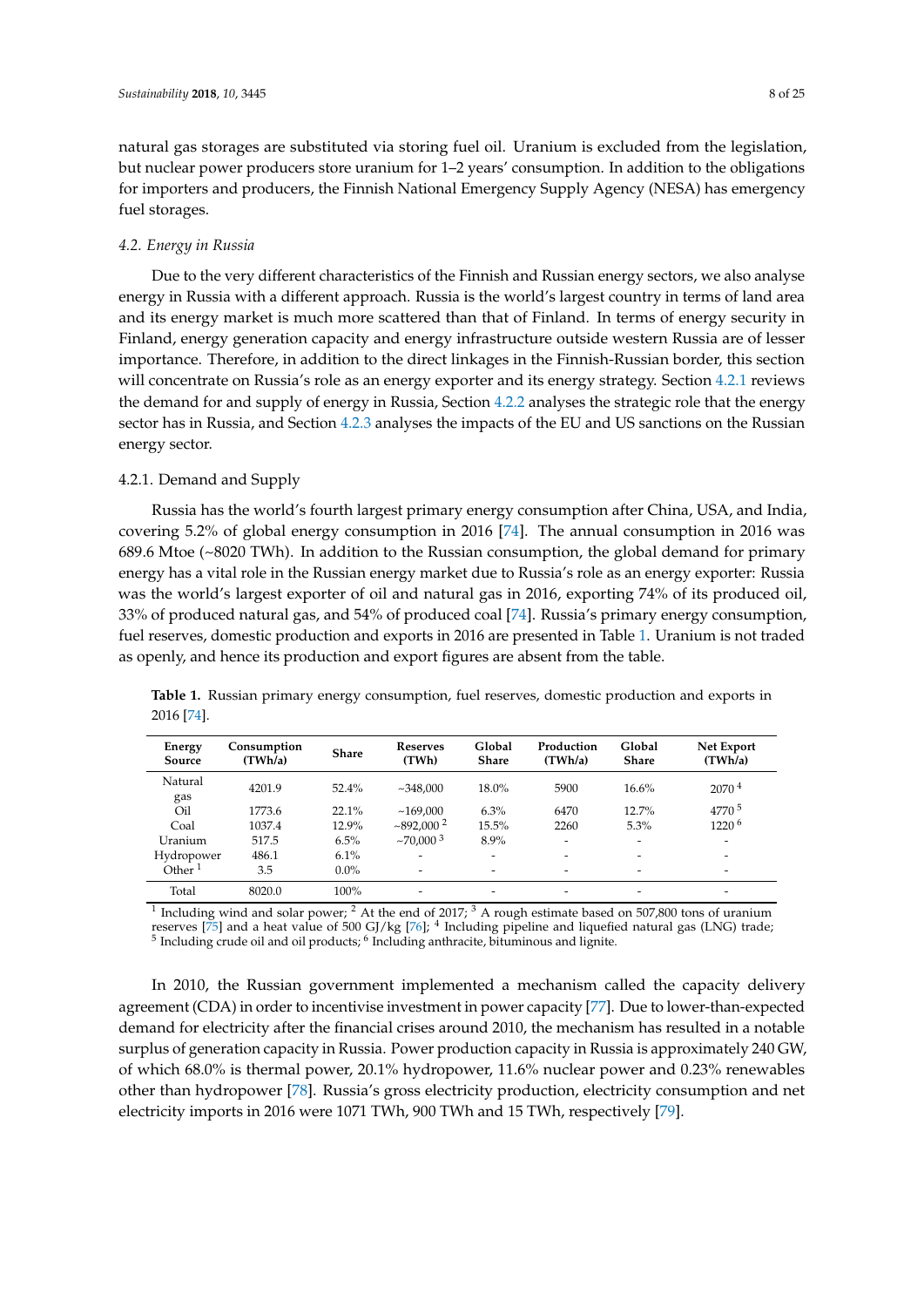#### <span id="page-8-0"></span>4.2.2. Energy as a Strategic Asset in Russia

Energy plays an important role in the Russian economy. It is often more than a commodity and it is linked with other strategic sectors, such as the military [\[80\]](#page-21-19). Hydrocarbons in particular are also considered a tool for construction of the energy superpower identity [\[81](#page-21-20)[,82\]](#page-21-21). As a result, broader security and strategic concerns are openly expressed and they are closely tied to geopolitical considerations [\[83\]](#page-21-22). The most recent finalised document remains the Energy Strategy up to 2030 [\[84\]](#page-21-23), while the yet to be finalised Energy Strategy is in the project stage [\[85\]](#page-21-24). This is remarkable, as other key Russian security strategies have been updated during 2014–2016 [\[80\]](#page-21-19). Equally important is a forecast of scientific and technological development by the Ministry of Energy [\[86\]](#page-22-0).

Recent energy strategies in Russia have not functioned as blueprints for action, but rather served as 'documents for documents', i.e., the Russian government uses interlinked documents to govern energy sector development [\[87\]](#page-22-1). Therefore, the energy strategy itself provides little detailed information about the exact measures, but rather describes risks and key strategic objectives. Furthermore, according to previous research, the estimates for fuel and energy balance, as well as domestic technological capability are rather optimistic and, depending on the fuel, can significantly differ from global estimates [\[88–](#page-22-2)[90\]](#page-22-3). Furthermore, there is variation on how different documents illustrate the development of politics. The energy strategy project does not discuss issues, such as geopolitics very much, while the forecast of technological development perceives energy as a tool for political influence and considers that the USA and the EU are, in cooperation with their allies, conducting a new kind of war with Russia [\[91\]](#page-22-4).

The draft version of the energy strategy assesses the development of the Russian energy sector through "optimistic" and "pessimistic" scenarios, of which the former is one of our sources for the high carbon scenario in Section [5.](#page-13-0) Both scenarios in the draft focus on the development of fossil fuels and have a rather optimistic annual GDP growth of 2–3% [\[85,](#page-21-24)[91\]](#page-22-4). At the moment, the (external) energy security question for Russia is how to best manage fluctuations in energy prices, as half of the Russian budget comes from energy revenues (80% oil and 20% natural gas) [\[87\]](#page-22-1). Nuclear power is expected to become a more significant source of revenue, but also to replace domestic natural gas consumption for export [\[88\]](#page-22-2). Russia aims to double its nuclear energy production by 2030 [\[85\]](#page-21-24) and to turn nuclear power into a major export industry [\[17,](#page-19-4)[88\]](#page-22-2).

The importance of developing a more balanced economy that is not based only on fossil fuels or energy revenues is also acknowledged [\[84,](#page-21-23)[85\]](#page-21-24). A forecast of scientific and technological development by the Ministry of Energy [\[86\]](#page-22-0) considers it risky for Russian energy companies to focus only on the development of large scale fossil fuel projects. However, previous research shows that progress has remained limited [\[92](#page-22-5)[,93\]](#page-22-6). In contrast, energy efficiency measures have had a stronger foothold strategically, and they are assumed to save up to 40% of the domestic production and enable an increase in export revenue [\[94\]](#page-22-7). Furthermore, one of the issues the strategy highlights is technological dependence on Western technology and it sets the target of having energy equipment produced 85–90% (previously the target was 95–97% by 2030 [\[84](#page-21-23)[,95\]](#page-22-8)) domestically by 2035 [\[85\]](#page-21-24). Under the current Russian policy targets, the critical challenges in terms of (internal) energy security are finding sufficient investments, increasing the technology level, increasing energy and economic efficiency to keep up with global levels, and developing energy infrastructure [\[87\]](#page-22-1). With current and even higher oil prices, it is difficult to sustain the societal security without broad restructuring of society. That is to say that current financial security mechanisms, such as welfare funds are running out, and without new income new energy infrastructure investments are also hard to finance [\[91\]](#page-22-4).

If carbon reduction targets increase significantly, uranium and also natural gas, due to its lower carbon intensity, could play an even more significant role than today [\[57\]](#page-20-21). In terms of natural gas, there are three important factors: (1) How the EU market integration continues and what is the level of ambition regarding climate policy; (2) how the demand for natural gas in India and in China will evolve [\[60\]](#page-20-24); and (3) how the LNG market will develop. The global production network for LNG has more than doubled between 2002 and 2015. Furthermore, establishing a new kind of pricing regime that could reduce the power of traditional long-term contracts is equally important [\[52\]](#page-20-16).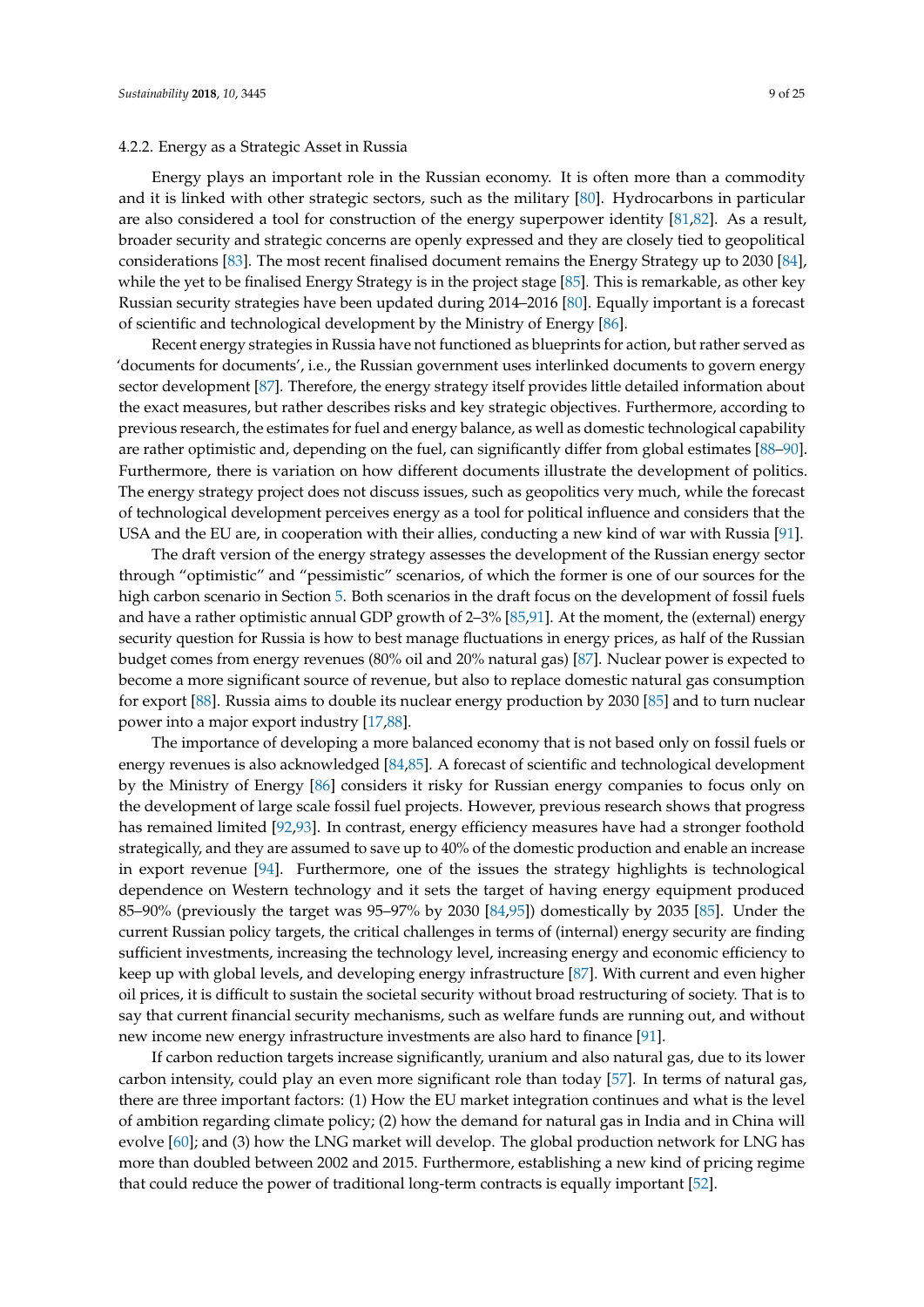#### <span id="page-9-1"></span>4.2.3. Impact of Sanctions on Russia

The EU, the US and some other countries have introduced sanctions on Russia since spring 2014, after the annexation of Crimea. Economic sanctions have so far affected mostly new greenfield projects and especially the oil sector [\[96\]](#page-22-9), which is the most vulnerable due to its dependence on foreign technologies [\[95\]](#page-22-8). Furthermore, the sanctions have also influenced diplomatic relations at the EU level. For instance, the EU-Russia Energy dialogue has not organised any high-level meetings, since the introduction of sanctions [\[96\]](#page-22-9). It is peculiar, however, that the nuclear power sector has been left outside sanctions, although there are many greenfield projects in Europe [\[91\]](#page-22-4).

The sanctions have the most notable impact financially and technologically. In the financial sphere the sanctions have resulted in depleted access to long-term loans and a decrease in credit ratings for key Russian energy companies [\[97\]](#page-22-10). In the oil sector, the difficulty in brownfield projects is to retain current volumes. In greenfield projects, the development of new projects has slowed down or been postponed due to difficulties in cooperation [\[95,](#page-22-8)[97\]](#page-22-10), although the use of non-Western technology has helped slightly [\[98\]](#page-22-11). It is also worth noting that in addition to sanctions, the Third Energy Package of the EU with the key strategic goal of liberalising the natural gas market has forced Gazprom to unbundle distribution from production [\[3\]](#page-18-2). Gazprom is currently trying to solve this issue via World Trade Organisation (WTO) arbitration, but if the decision favours the EU, it could strengthen the impacts of sanctions.

The impact of sanctions has been less remarkable for natural gas, as the Russian reserves are at a high level and the long-term nature of trade contracts mitigates short-term risks. However, politically one possible result is that the experience of sanctions will push Gazprom's newer European customers towards LNG and other energy sources [\[96\]](#page-22-9). If the sanctions continue, the difficulty for Russian LNG could be to keep up with more modern and cost effective methods, while non-Russian companies could gain a larger market share in Europe [\[97\]](#page-22-10).

The likely impact of the sanctions could be twofold: On the one hand, they reduce demand and highlight the dependence on Western technology, while on the other hand, they provide a push towards internal renewal and economic modernisation [\[90\]](#page-22-3). However, due to Russia's significant economic and political dependence on oil and gas, this type of internal development is challenging. That is, the Russian regime needs to take corporate interests into account. Domestic interest groups could, for instance, push for strengthening energy sector subsidies and a strategic focus on it [\[99\]](#page-22-12). The societal impact could be the increased control of citizens due to a simplification of economy and centralisation of power. If the broader Russian economy stalls, this could even lead to citizen protests [\[57\]](#page-20-21).

#### <span id="page-9-0"></span>*4.3. Energy Trade Relations between Finland and Russia*

Despite the concerns and public debate on Russia's reliability as a supplier of energy, there has in practice been no noteworthy disturbances in energy flows from Russia to Finland in the last few decades. The debate mirrors Finnish-Russian relations in general, and the perceptions of threat related to Russia [\[15\]](#page-19-2). On the one hand, the debate has thus been about security in general and whether Russia could reach its foreign and security policy goals via energy trade. On the other hand, there has also been liberal consideration that free trade enables positive interdependence and cooperation in Russia [\[17](#page-19-4)[,57\]](#page-20-21). The latter is more dominant in the Finnish energy strategy and related documents [\[5](#page-18-4)[,65\]](#page-21-4), but also in diplomatic meetings with the Russian president [\[100](#page-22-13)[,101\]](#page-22-14). Key politicians and industry representatives have also argued against energy trade having political or security implications [\[102\]](#page-22-15). Consequently, despite Russia's significant role in supplying energy to Finland, the new energy strategy of Finland does not mention Russia even once, and the background report only mentions Russia briefly when discussing the opening up of the Finnish natural gas market.

As noted in the previous section, the Russian energy sector is one of the strategic sectors, and therefore market-based rationale can be neglected if the state security or foreign policy needs are more important. In Finland, the major energy companies operate on the basis of market logic, although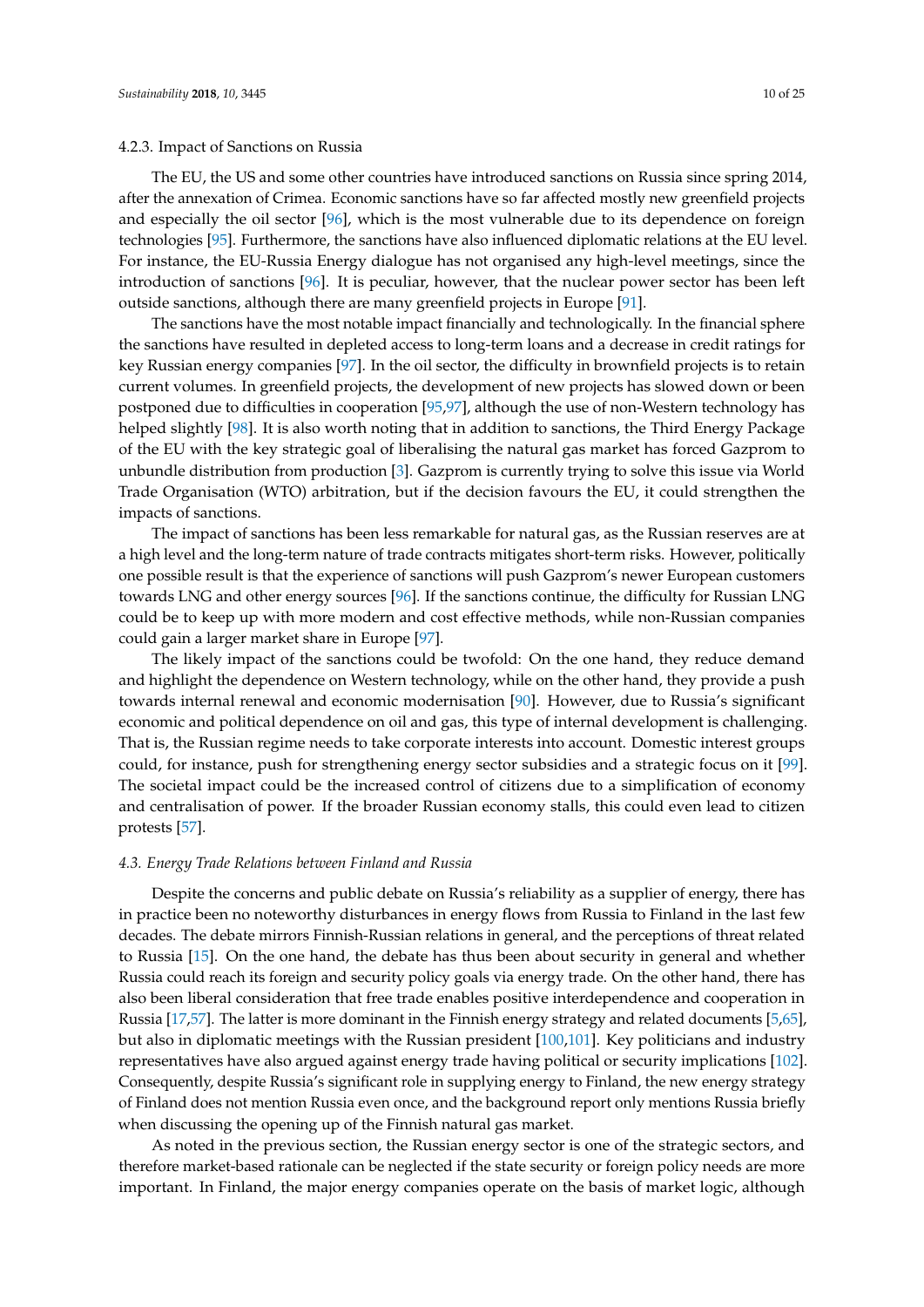energy is, to some extent, always an object of strategic considerations. Therefore, most of the large Finnish energy companies are also partially state-owned [\[57\]](#page-20-21).

#### <span id="page-10-0"></span>4.3.1. Primary Energy

Finland imported 64.0% of its primary energy in 2016 and 63.0% of this amount originated in Russia, i.e., 40.4% of the total primary energy in 2016 was of Russian origin. Table [2](#page-10-2) presents the primary energy imports from Russia in more detail. The value of Finnish primary energy imports in 2016 amounted to 7128 MEUR, of which 67.7% was related to trade with Russia [\[66\]](#page-21-5).

As shown in Table [2,](#page-10-2) the most notable energy sources from Russia are oil, uranium, coal and natural gas, respectively. Natural gas is the most sensitive in terms of security of supply, as practically all the natural gas consumed in Finland still comes through a single pipe from Russia. Moreover, unlike other imported fuels, there are practically no natural gas storages in Finland. However, consumption of natural gas in Finland has decreased significantly in the 2010s due to its declining economic competitiveness [\[66\]](#page-21-5), and the natural gas market in Finland is about to open up via LNG terminals and a new pipeline between Finland and Estonia, Balticconnector.

**Table 2.** Primary energy sources in Finland and the share of Russian imports in 2016 [\[66\]](#page-21-5).

<span id="page-10-2"></span>

| <b>Energy Source</b>      | Consumption<br>(TWh/a) | <b>Share</b> | <b>From Russia</b><br>(TWh/a) | <b>Share of Total</b> | <b>Share of Imports</b> |
|---------------------------|------------------------|--------------|-------------------------------|-----------------------|-------------------------|
| <b>Biomass</b>            | $99.5^{\text{1}}$      | 26.3%        | 10.9 <sup>2</sup>             | 11.0%                 | 91.5%                   |
| Oil                       | 88.1                   | 23.3%        | $67.4^3$                      | $76.5\%$ <sup>4</sup> | 76.5%                   |
| Uranium                   | 67.5                   | 17.9%        | $26.6^{5}$                    | 39.4%                 | 39.4%                   |
| Coal and coke             | 35.3                   | 9.3%         | 21.6                          | 61.2%                 | 61.2%                   |
| Natural gas               | 20.3                   | 5.4%         | 20.3                          | 100%                  | 100%                    |
| Net electricity import    | 19.0                   | $5.0\%$      | 5.9                           | $30.9\%$              | 30.9%                   |
| Hydropower                | 15.6                   | 4.1%         |                               |                       |                         |
| Peat                      | 15.6                   | 4.1%         | 0.1                           | 0.5%                  | 52.5%                   |
| Recycled and waste energy | 8.1                    | 2.1%         |                               | ۰                     | ۰                       |
| Heat pumps                | 5.9                    | 1.6%         |                               |                       |                         |
| Wind and solar            | 3.1                    | 0.8%         |                               |                       |                         |
| Other                     | 0.3                    | 0.1%         |                               |                       |                         |
| Total                     | 378.2                  | 100%         | 152.7                         | 40.4%                 | 63.0%                   |

 $^{\rm 1}$  Including all wood-based fuels, black liquor, biogas and other bioenergy;  $^{\rm 2}$  Natural Resources Institute Finland [\[103\]](#page-22-16); <sup>3</sup> Including crude oil, middle distillates, heavy fuel oil, LPG, methanol and other petroleum products; <sup>4</sup> Estimated figure, as some of the oil is refined in Finland and exported; <sup>5</sup> Based on fuel sources and production volumes of Finnish nuclear power producers in 2016. Due to the relatively easy storability of uranium, consumption of uranium is a better indicator than the imports of a single year.

As mentioned in Section [4.1.2,](#page-6-0) Finland aims to halve its oil imports and phase out coal in normal energy use by 2030. Moreover, the global markets for crude oil and coal are liquid. Uranium, on the other hand, is not traded as openly, but there is still a variety of suppliers globally. All of the aforementioned three fuels (oil, coal and uranium) are relatively easy to transport and store. Furthermore, due to the obliged storages of imported fuels, disruptions in their supply would not cause acute shortages for end users of energy.

Finland is much less significant a purchaser of energy from Russia than what Russia is to Finland as a supplier. Of all Russian hydrocarbon exports in 2016, 1.4% of oil (Neste's refinery actions excluded), 1.0% of natural gas and 1.7% of coal were exported to Finland [\[66,](#page-21-5)[74\]](#page-21-13).

#### <span id="page-10-1"></span>4.3.2. Electricity

Russia is not a part of the Nordic wholesale electricity market, Nord Pool, but is connected to it via two DC links and an AC line on the Finnish-Russian border. There are two modes of power trade between the countries, which are bilateral trade (1160 MW RU-FI and 180 MW FI-RU) and direct trade capacity (140 MW) [\[104\]](#page-22-17). In addition, Fingrid has reserved 100 MW of transmission capacity between the countries for system reserve. The lack of electricity market coupling between Finland and Russia has a few consequences. First, experiences of uncoordinated capacity remunerative mechanisms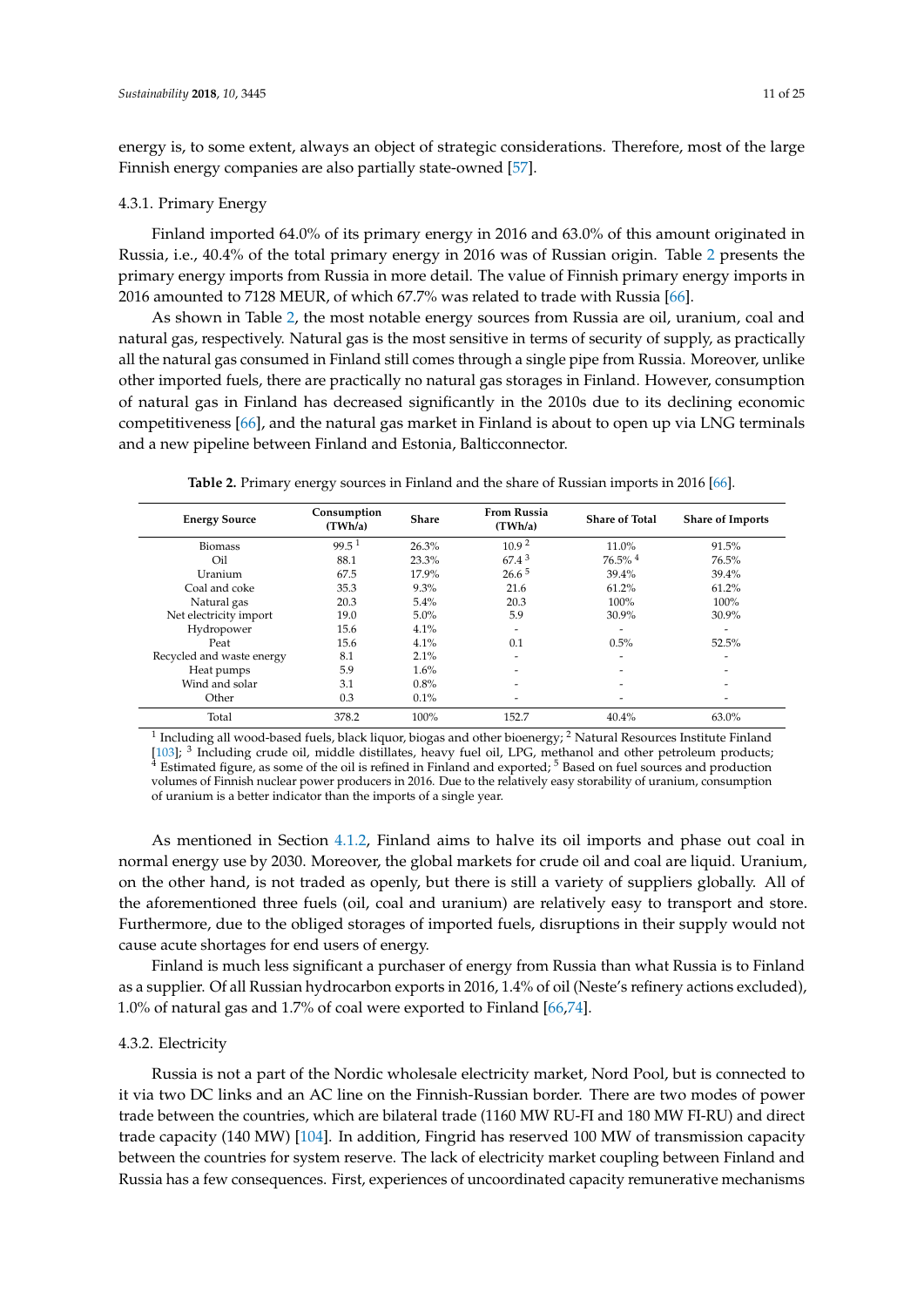indicate that integrating different market mechanisms pose challenges and result in under-usage of capacity and welfare losses [\[77\]](#page-21-16). Secondly, the bilateral trade volumes need to be confirmed before the closure of the Nordic spot market, which complicates trade between the countries. Moreover, in contrast to the Nordic energy-only market model with zonal prices, Russia's market design is an energy-plus-capacity market with nodal prices, i.e., electricity prices are defined separately for each location of the grid. Nodal pricing is typically applied in systems that have congestion within the system and high transmission losses.

Along with the investment subsidies, Russia implemented capacity payments for electricity sales in late 2011, which significantly decreased the flow of electricity between Russia and Finland. As shown Figure 2, a majority of Finland's net electricity imports came from Russia until 2011 [\[66\]](#page-21-5). Since 2012, electricity has been imported from Russia mostly during peak demand periods, and the 2012, electricity has been imported from Russia mostly during peak demand periods, and the majority of imports come from Sweden. In 2016, approximately 40% of Russian net electricity exports majority of imports come from Sweden. In 2016, approximately 40% of Russian net electricity exports were imported by Finland [66,79], which indicates that Russian electricity exports are far lesser in were imported by Finland [\[6](#page-21-5)[6,79](#page-21-18)], which indicates that Russian electricity exports are far lesser in volume than those of energy fuels. volume than those of energy fuels.

<span id="page-11-0"></span>

**Figure 2.** Electricity import and export in Finland in 2007–2016 and the decline of Russian electricity **Figure 2.** Electricity import and export in Finland in 2007–2016 and the decline of Russian electricity imports in 201[2 \[66](#page-21-5)]. imports in 2012 [66].

Due to the notable subsidisation of power capacity in Russia, it is highly unlikely that electricity Due to the notable subsidisation of power capacity in Russia, it is highly unlikely that electricity trade between Russia and Finland could be hindered by a lack of available capacity in western Russia. trade between Russia and Finland could be hindered by a lack of available capacity in western Russia. The power capacity in western Russia exceeds the annual demand peaks by almost 70% [105]. The power capacity in western Russia exceeds the annual demand peaks by almost 70% [\[105\]](#page-22-18).

# 4.3.3. Political and Security Aspects of Finnish-Russian Energy Trade 4.3.3. Political and Security Aspects of Finnish-Russian Energy Trade

In addition to supplying fuels and electricity to Finland, there are a few other connections rooted In addition to supplying fuels and electricity to Finland, there are a few other connections rooted between Russia and the Finnish energy sector through corporate ownerships and technology transfer between Russia and the Finnish energy sector through corporate ownerships and technology transfer that have been the object of political debate. The key companies on the Finnish side are the half state-owned oil company Neste and the energy company Fortum, as well as a more recent actor, the Fennovoima nuclear power company. On the Russian side, they collaborate with the mostly state-owned companies Rosneft, Gazprom, and Rosatom. The Russian state has been cautious with regard to allowing foreign companies to operate in sectors it considers strategic, namely the energy sector [\[98\]](#page-22-11), but Finnish companies are somewhat of an exception to this. However, there could be possibility of trade with small enterprises, e.g., in biomass with less political risk, as they are mostly a possibility of trade with small enterprises, e.g., in biomass with less political risk, as they are mostly private businesses [99]. The two countries differ significantly as energy producers, and Finland's private businesses [\[99\]](#page-22-12). The two countries differ significantly as energy producers, and Finland's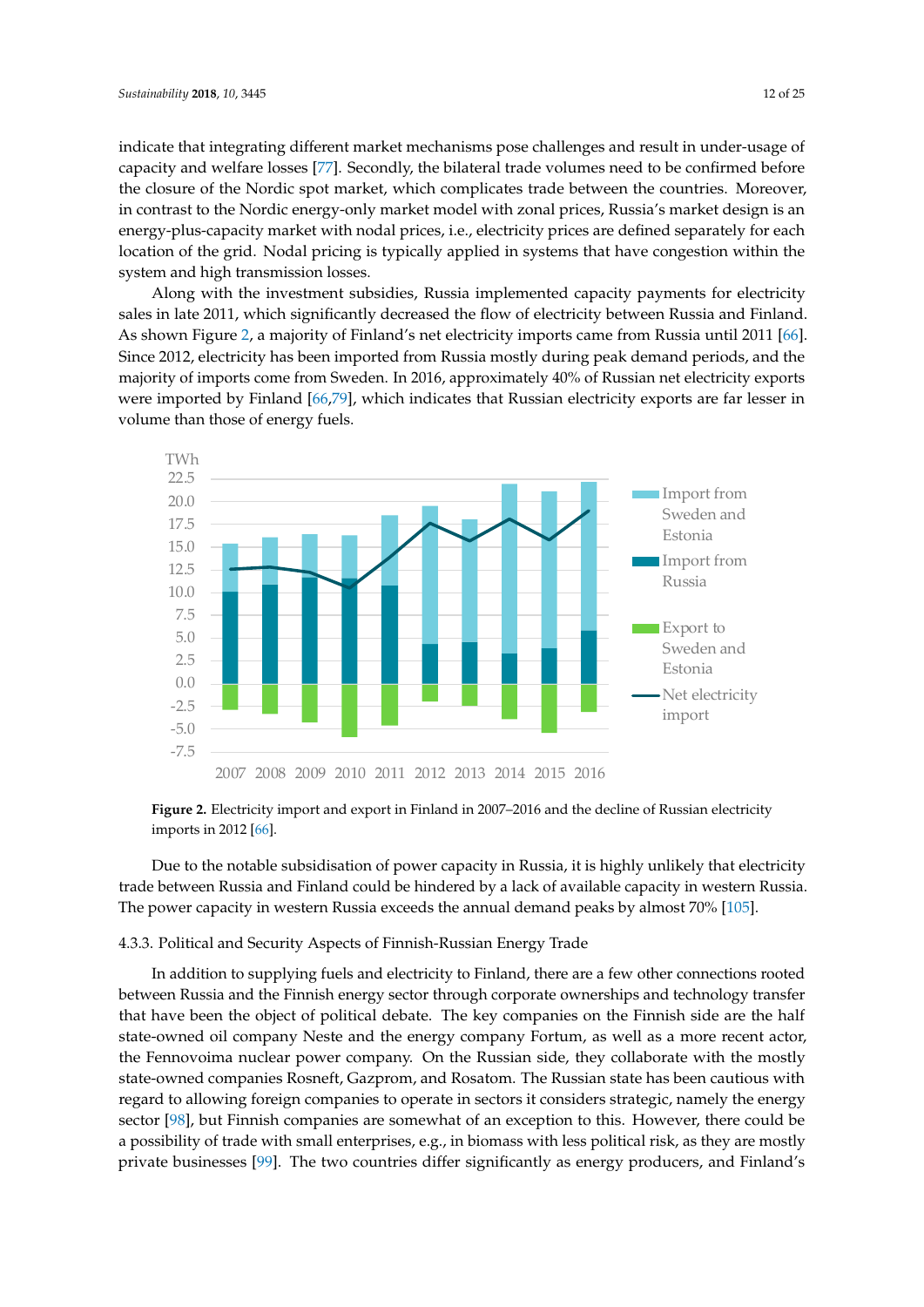relations with Russia could be characterised more through asymmetric dependence. Yet, there are also elements of interdependence that are particularly evident in technology transfer enabled by Fortum.

Neste has operated in the oil business since the 1940s, and has been developing its portfolio towards biofuels. Nowadays, it could be considered a rather depoliticised case, but historically the company has been an object of political leverage from great powers, including Russia [\[28,](#page-19-15)[106,](#page-22-19)[107\]](#page-22-20). In the case of Neste, Russian influence comes from the fact that its processes are optimised for Russian Urals oil quality. This is also a topic acknowledged in the EU energy security strategy [\[1\]](#page-18-0). Therefore, fully changing to, for example, Norwegian Brent quality would bring significant economic loss [\[91\]](#page-22-4). The company is roughly 50% state-owned and it was an object of taxation worth 3.8 billion euros in 2017 [\[108\]](#page-23-0). Therefore, changes in the supply or profitability could have a fiscal impact on the Finnish government. Finland's Climate and Energy Strategy up to 2030 focuses only on domestic consumption of oil, but it is worth mentioning that the company exports oil products worth around 3 billion euros. Thus, regardless of domestic targets Neste could continue trading oil products to other countries.

Fortum used to be part of Neste as well, but it has grown through acquisitions from a domestic and Northern European company into a medium-sized global operator. The acquisition of Russian heat and power company TGC-1 in 2008 was the largest Finnish investment in Russia [\[109\]](#page-23-1), and it allowed Fortum to gain a role as a regional player in Russia. Fortum also recently established the Wind Development Investment Fund with Rusnano, which is a subsidiary of the Russian nuclear company and agency Rosatom [\[110\]](#page-23-2). The joint project won a tender in 2017 to build 1000 MW of wind power capacity [\[111\]](#page-23-3). The expected income based on a guarantee price would be close to half a billion euros annually. Compared to the Nord Pool spot average price of 30–35 EUR/MWh in the recent years, while the guarantee price of 115–135 EUR/MWh in Russia is substantial. In a strategic sense, this project enables technology and knowledge transfer for Rosatom and allows Fortum to strengthen its market position in Russia. However, the recent Uniper acquisition by Fortum [\[112\]](#page-23-4) is probably the most remarkable case. The acquisition links Fortum with the politically contested Nord Stream II gas pipeline [\[113\]](#page-23-5), but it also makes Fortum a notable player in the Russian energy market, as Uniper is the third largest private utility in Russia. This has also opened some Russian concerns. For example, a politician and an economist, Mikhail Delyagin, even considered Fortum as a threat to national security in a Russian governmental newspaper [\[114\]](#page-23-6). Fortum disagreed with these comments, proceeded with legal actions and argued that energy is only about trade, not politics [\[115\]](#page-23-7). The Russian minister of energy also disagreed with this statement in the same newspaper and considered the company to be one of the greatest investors in the Russian energy sector [\[116\]](#page-23-8).

Nuclear power has played an important role in Finland and is, generally speaking, widely accepted among the public [\[117\]](#page-23-9). However, Fennovoima continues to be an object of political dispute [\[29](#page-19-16)[,118\]](#page-23-10), with one of the reasons being Russian ownership and the contract for purchasing uranium from Russia for ten years after completion of the power plant. Although Russia has been a reliable supplier, this is a political victory at a time when the relations between Russia and the EU have deteriorated. Fennovoima is an important case from the perspective of Russian security of demand or energy diplomacy in general, as it would be the first Western project—something that Rosatom is currently lacking [\[17](#page-19-4)[,89\]](#page-22-21). The EU energy strategy [\[1\]](#page-18-0) has also raised concerns that member states should not be dependent on the Russian uranium supply and therefore diversification should be a key criterion in the new nuclear power plants. Rosatom is a fully state-owned corporation established in 2007 by the Russian Atomic Energy Ministry and continues to fulfil strategic objectives of the state [\[57\]](#page-20-21). Unlike, for example, Rosatom's Western counterparts, the company is part of the Russian armed forces and a central guarantor of Russia's Great Power position via nuclear threat, but it also provides expertise and regulation for the full nuclear power production cycle, from mining to nuclear waste. As the joint project with Fortum demonstrates, Rosatom is also aiming to broaden its portfolio to renewables and energy storage [\[119\]](#page-23-11).

However, the way in which events have proceeded with Fennovoima has left questions in the public debate. One of the themes is that the Russian actors have been accused of pressuring the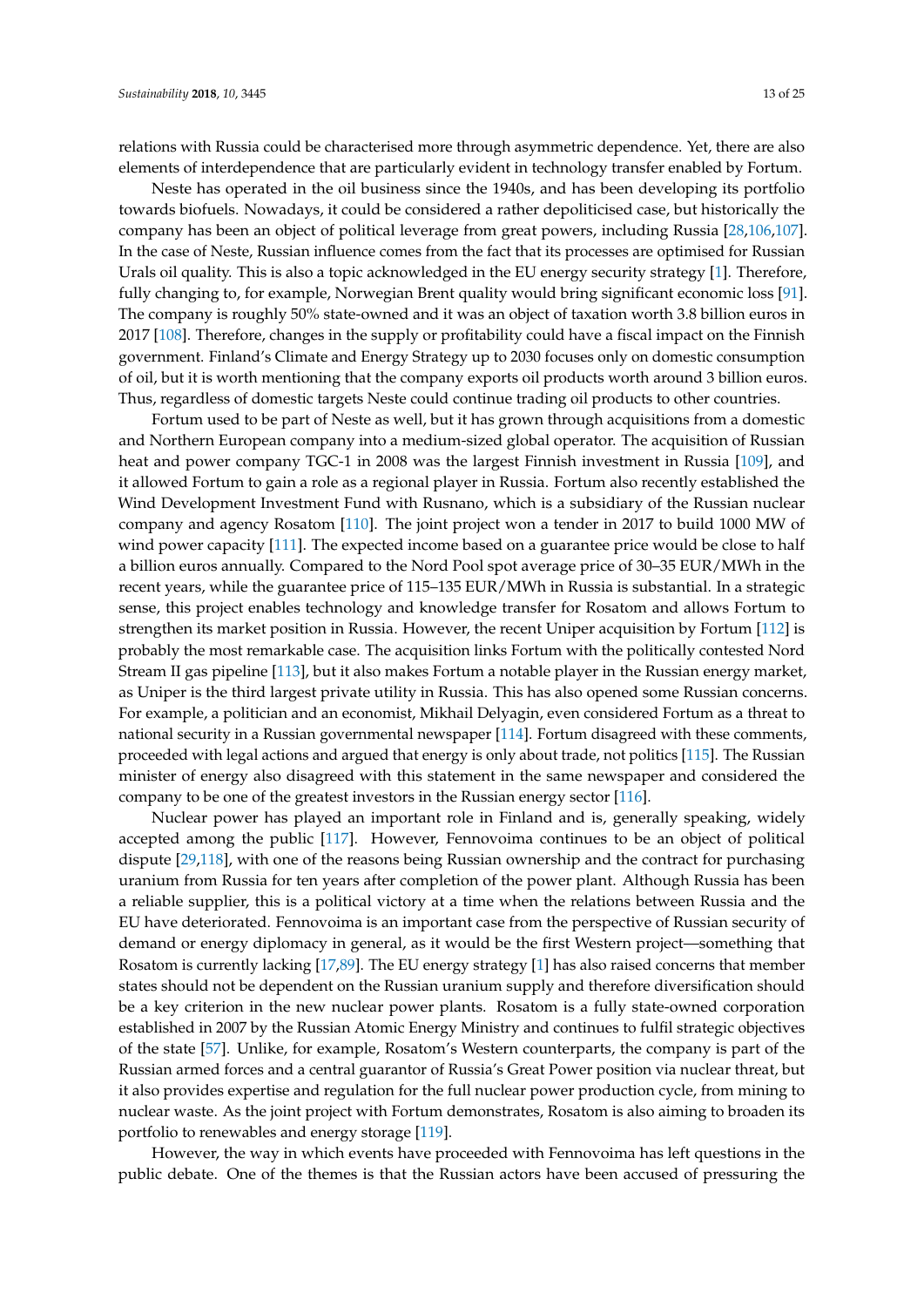Finnish government to make decisions in favour of Rosatom. For instance, the Finnish president Sauli Niinistö has been accused of pressuring Fortum to become a partner of Fennovoima [\[120\]](#page-23-12), while the former minister of economic affairs, Olli Rehn, changed his position unexpectedly from opposing the project to full support. As he noted, the project could even have been cancelled in the summer of 2015. This would have significantly harmed Finnish-Russian relations, as Finland had at that time refused to obtain visas for Russian diplomats for participation in a meeting of the Organisation for Security and Cooperation in Europe due to EU sanctions, which led to a minor diplomatic issue [\[121\]](#page-23-13). That is, in line with the argument of Casier [\[10\]](#page-18-8), the threat perception from security or foreign policy could have spilled over into the sphere of energy policy. In the early stages of the Fennovoima project, Russia was perceived in a negative fashion and Russian nuclear technology was perceived as outdated. Moreover, the Russian option was not included in the Decision-in-Principle. As Vehkalahti [\[15\]](#page-19-2) notes, the debate on Finland's (external) energy security is always mirrored against Russia. The debate is coherent as long as Russia stays on the negative side. It has been discursively and politically challenging to frame Russian ownership as positive. For instance, the chairman of the board of Fennovoima, Esa Härmälä, argued that Fennovoima reduces Finland's dependence on Russia [\[122\]](#page-23-14). A more balanced argument could be that the power plant improves generation adequacy in Finland, while over the next decades Finnish dependence on Russia will remain more or less the same, which can be difficult to justify at the EU level with consideration to the EU energy security strategy [\[1\]](#page-18-0).

If we place these cases and events in the interdependence framework, they show that energy is a dominant topic in mutual relations, although in terms of physical energy relations the risks are manageable. Finnish actors are balancing their interests with Russian ones, but also with the EU policy. It is relevant to note that regardless of the EU sanctions, Finnish companies have actually increased their cooperation with Russian actors, especially in the cases of Fortum and Fennovoima. With regard to oil, the Finnish energy and climate strategy focuses mostly on reducing domestic consumption, which means that the refinery activities of Neste are mostly unaffected.

#### <span id="page-13-0"></span>**5. Finnish-Russian Energy Trade in the Future**

This section analyses the future of Finnish-Russian energy trade in three different scenarios: Market trends scenario, low carbon scenario and high carbon scenario.

#### *5.1. Scenario 1: Market Trends*

The market trends scenario is based on currently decided and implemented energy policy and climate actions. This scenario is in line with Pöyry's Basic scenario [\[91\]](#page-22-4), which is in turn based on the scenarios of the World Energy Council (WEC), IEA, Energy Information Administration (EIA), McKinsey and BP. Despite the brief optimism and consensus regarding climate change mitigation after the Paris agreement, concrete actions to tackle the increasing amount of  $CO<sub>2</sub>$  in the atmosphere have been vastly inadequate. The uptake of renewables (and nuclear power) continues, but the global warming by the end of the century will be 3–3.5 degrees Celsius.

The energy transition proceeds as in the 2010s. That is, wind and solar power will retain their significant growth rates of around 7.5%/a, but a majority of the increasing demand for energy is covered with fossil fuels. Global consumption of fossil fuels thus increases, particularly in developing countries. Coal consumption peaks in 2025, but the consumption of natural gas and oil keeps increasing by approximately 1%/a until 2040. Development of the Finnish energy sector proceeds according to the Finnish energy and climate strategy from late 2016 until 2030. After 2030, the Finnish energy system develops according to its climate roadmap until 2050, i.e., towards  $80-95\%$  CO<sub>2</sub> emission reduction compared to the level in 1990 [\[123\]](#page-23-15). Despite the production costs of wind and solar power becoming much lower than those of fossil fuels by 2030, technological development of electricity storages is not fast enough to enable more rapid penetration of renewables.

Russia retains its role as an energy exporter. The increasing demand for fossil fuels in Asia compensates for the decreasing demand in Europe. The Russian economy continues to grow, but only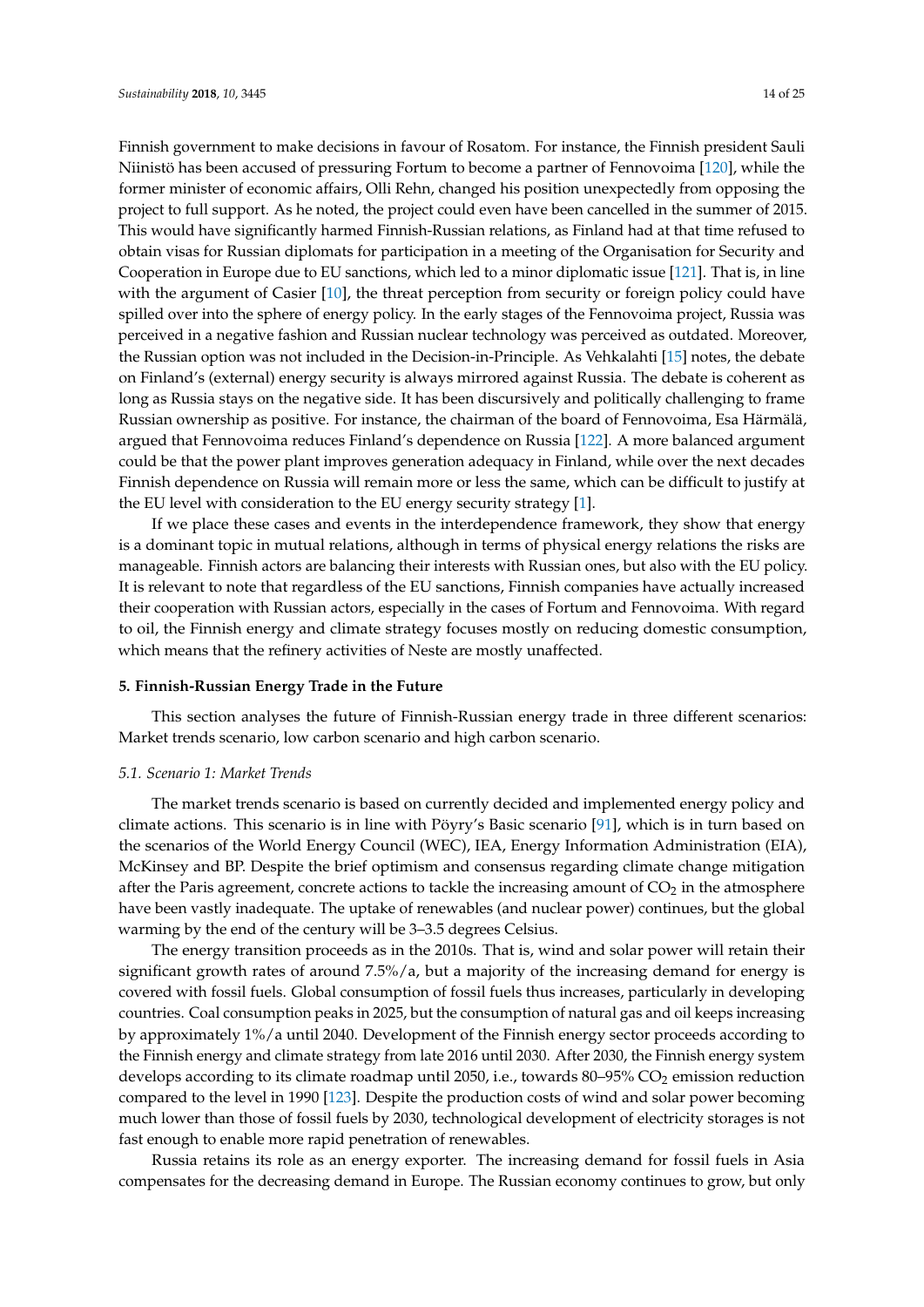slowly, by around 1–1.5% annually. Russia includes climate change mitigation in its policy, but this is not actively implemented. In terms of influence, Russia's ability to act will remain the same or decreases slightly. As energy incomes do not increase significantly, hard methods of influence, such as issuing threats, are unlikely.

Development of Finnish-Russian Energy Trade in the Market Trends Scenario

<span id="page-14-0"></span>Table [3](#page-14-0) presents the development of Finnish energy imports from Russia in market trends scenario. Biomass and peat are excluded from the table, as Finland has abundant domestic resources of both.

| <b>Energy Source (TWh/a)</b> | 2016  | 2020              | 2025  | 2030              | 2035 | 2040 |
|------------------------------|-------|-------------------|-------|-------------------|------|------|
| Oil                          | 67.4  | 65.0              | 50.0  | 33.7              | 28.0 | 24.0 |
| Uranium                      | 26.6  | 26.6              | 26.6  | 25.6 <sup>1</sup> | 25.6 | 25.6 |
| Coal and coke                | 21.6  | 20.0              | 16.0  | 8.0 <sup>2</sup>  | 6.0  | 3.0  |
| Natural gas                  | 20.3  | 17.0 <sup>3</sup> | 14.0  | 10.0              | 10.0 | 10.0 |
| Electricity <sup>1</sup>     | 5.9   | 3.0 <sup>4</sup>  | 1.0   | $1.0\,$           | 1.0  | 1.0  |
| Total                        | 141.8 | 131.6             | 107.6 | 78.3              | 70.6 | 63.6 |

**Table 3.** Development of Finnish energy imports from Russia in the market trends scenario.

 $1$  Loviisa 1 and 2 are decommissioned and Hanhikivi 1 is deployed; <sup>2</sup> Coal is phased out in normal energy use. However, some of the industrial consumption remains; <sup>3</sup> The consumption of natural gas remains quite steady, but the Balticconnector and developing LNG markets reduce imports from Russia; <sup>4</sup> Finland becomes self-sufficient regarding electrical energy via the new nuclear power plants. However, Finland will continue to import electricity from Russia during annual demand peaks.

As shown in Table [3,](#page-14-0) energy imports from Russia decrease notably by 2040. This is mainly due to Finland's reduction of fossil fuels in its energy mix, and the largest decreases are in consumption of oil and coal. Finnish primary energy consumption reaches around 410–420 TWh/a by 2020 and remain roughly at that level until 2040. Therefore, assuming there are no biomass or peat imports in 2040, approximately 16% of Finnish primary energy consumption in 2040 is of Russian origin (comparing to 40.4% in 2016).

#### *5.2. Scenario 2: Low Carbon*

In the low carbon scenario, a strong global consensus and political will are achieved regarding climate change mitigation. In terms of world politics, this is achieved via a rather peaceful world without much confrontation among the great powers, as they are the ones with the most significant emissions. This scenario is in line with the 450 scenario of the IEA and Pöyry's Fast development scenario [\[91\]](#page-22-4). The scenario develops according to the aims of the Paris agreement, but inadequately in terms of limiting global warming to 1.5 degrees. Despite the prominent global growth in wind and solar power capacity and the reduction in consumption of oil and coal, global warming is 2 degrees Celsius by the end of the century.

The production costs of wind and solar power fall below those of fossil fuels in the 2020s. Furthermore, technologies for electricity storage develop quickly, allowing for faster penetration of variable renewable energy technologies. Global wind and solar power capacity growth rates are around 10%/a. Electric cars develop rapidly, which leads to a decrease of 1%/a in the use of oil. Demand for coal decreases by 2–3% annually. In addition to cheap wind and solar power, the increasing demand for energy in developing countries is met mostly with natural gas-based production. Therefore, demand for natural gas increases significantly by 2030, after which it retains a steady growth of around 0.5%/a.

Russia is still a prominent energy exporter in this scenario. However, the decreasing demand for coal and oil along with the consequent reduction in their market prices and growing emission allowances prices reduce Russia's incomes from energy exports notably. The increasing demand for natural gas, particularly in Asia, is not rapid enough to compensate for the reduction in demand for oil. In terms of influence, Russia's ability to act decreases notably. Russia increases its domestic consumption of coal and nuclear energy as the role of natural gas exports increases.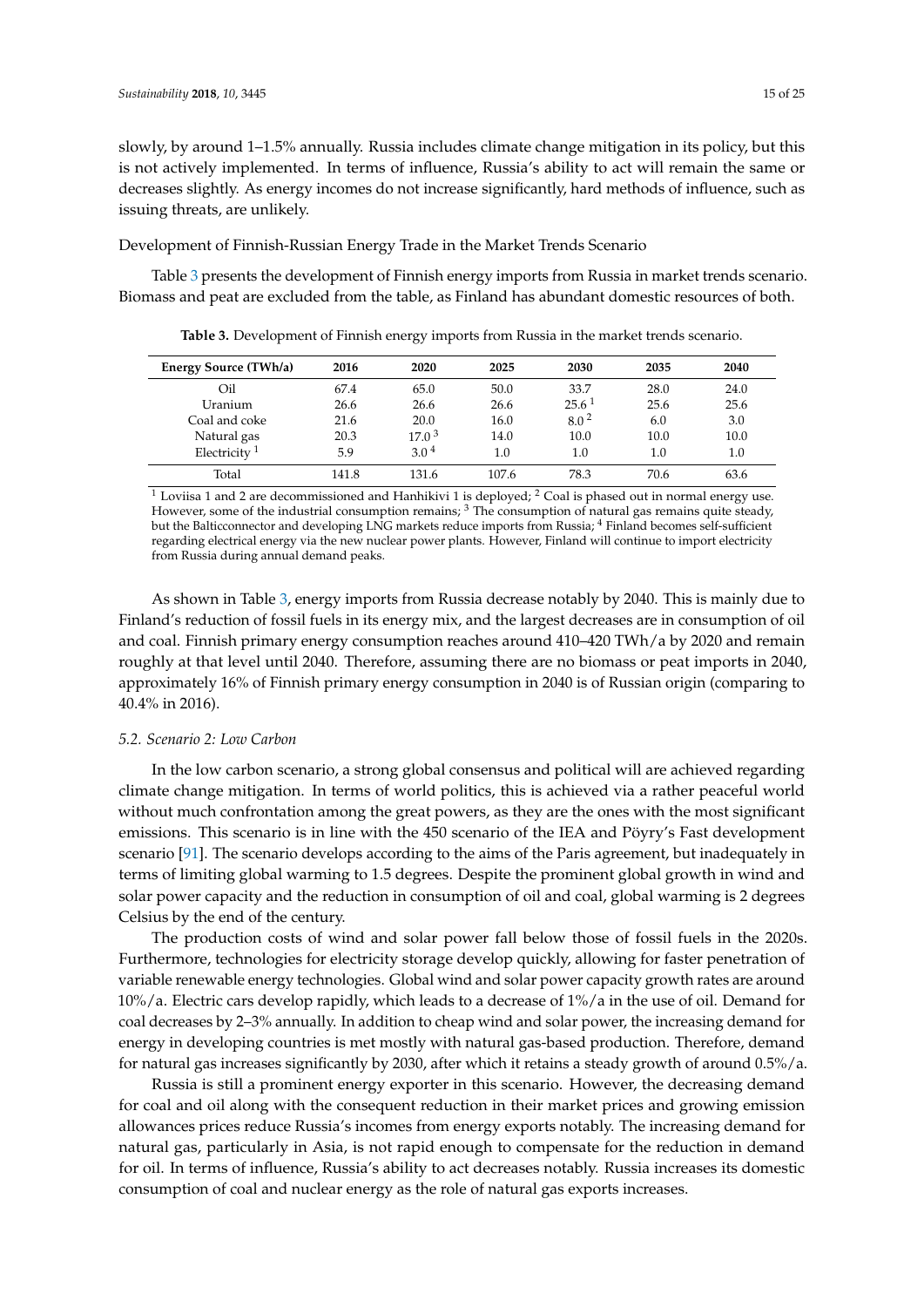Development of Finnish-Russian Energy Trade in the Low Carbon Scenario

<span id="page-15-0"></span>Table [4](#page-15-0) presents the development of Finnish energy imports from Russia in the low carbon scenario.

| <b>Energy Source [TWh/a]</b> | 2016  | 2020              | 2025 | 2030              | 2035 | 2040 |
|------------------------------|-------|-------------------|------|-------------------|------|------|
| Oil                          | 67.4  | 62.0              | 47.0 | 30.0              | 24.0 | 20.0 |
| Uranium                      | 26.6  | 26.6              | 26.6 | $25.6^{\text{1}}$ | 25.6 | 25.6 |
| Coal and coke                | 21.6  | 20.0              | 13.0 | 6.0 <sup>2</sup>  | 4.0  | 3.0  |
| Natural gas                  | 20.3  | 17.0 <sup>3</sup> | 12.0 | 8.0               | 7.0  | 6.0  |
| Electricity <sup>1</sup>     | 5.9   | 3.0 <sup>4</sup>  | 1.0  | 1.0               | 1.0  | 1.0  |
| Total                        | 141.8 | 128.6             | 99.6 | 70.6              | 61.6 | 55.6 |

**Table 4.** Development of Finnish energy imports from Russia in the low carbon scenario.

 $1$  Loviisa 1 and 2 are decommissioned and Hanhikivi 1 is deployed;  $2$  Coal is phased out in normal energy use. However, some of the industrial consumption remains; <sup>3</sup> The consumption of natural gas decreases, and the Balticconnector and developing LNG markets reduce imports from Russia; <sup>4</sup> Finland becomes self-sufficient regarding electrical energy via the new nuclear power plants. However, Finland keeps importing electricity from Russia during annual demand peaks.

As shown in Table [4,](#page-15-0) energy imports from Russia decrease slightly faster than in scenario 1 by 2040. The difference in the scenarios comes from the more rapid reduction in the use of oil and natural gas in Finland. Assuming no biomass or peat imports in 2040, approximately 13% of Finnish primary energy consumption in 2040 is of Russian origin (compared to 40.4% in 2016).

#### *5.3. Scenario 3: High Carbon*

The high carbon scenario is based on the IEA's RCP8.5 scenario [\[124\]](#page-23-16), the Slow development scenario of Pöyry [\[91\]](#page-22-4) and the Optimistic scenario in Russia's draft energy strategy up to 2035 [\[85\]](#page-21-24). The energy transition that started in the 2010s stagnates and global climate goals are abandoned. Instead of working on a systematic reduction in emissions, decision-makers keep prioritising national short-term economic growth and arguing over whether nuclear power or renewables are better for addressing the challenges related to climate change. The share of renewable energy in global power production mix keeps growing, but slowly. Growing scarcity of rare earth metals combined with slow development of electricity storage technologies hinder the cost reduction and penetration of wind and solar power. Electric vehicles remain much more expensive than those with internal combustion engines, and thus no electric vehicle revolution takes place before 2040. Demand for energy and the use of fossil fuels keep growing particularly in Asia. Energy trade with both the EU and China increases and, consequently, the Russian economy grows at an annual rate of 3% (compared to the current growth of around 1% per year). Russia's political leverage via energy trade strengthens significantly.

This scenario is in stark conflict with global climate change mitigation targets. However, the scenario also comprises increased demand for Russian uranium and nuclear power technology, and nuclear power is seen as a plausible tool for decreasing global  $CO<sub>2</sub>$  emissions [\[125,](#page-23-17)[126\]](#page-23-18).

#### Development of Finnish-Russian Energy Trade in the High Carbon Scenario

Table [5](#page-16-1) presents the development of Finnish energy imports from Russia in the high carbon scenario.

As shown in Table [5,](#page-16-1) Finnish energy imports from Russia decrease slightly by 2040. Finland abandons its ban on coal for security of supply reasons, but the use of coal decreases as some of the power plants reach the end of their technical lifetime. Natural gas utilisation decreases slightly due to deployment of the Balticconnector and LNG terminals. However, as Estonian natural gas also originates in Russia, most of the natural gas eventually comes via the pipeline from Russia. Biomass and peat imports in 2016 remain at the same level until 2040. Therefore, approximately 32% of Finnish primary energy consumption in 2040 is of Russian origin (compared to 40.4% in 2016).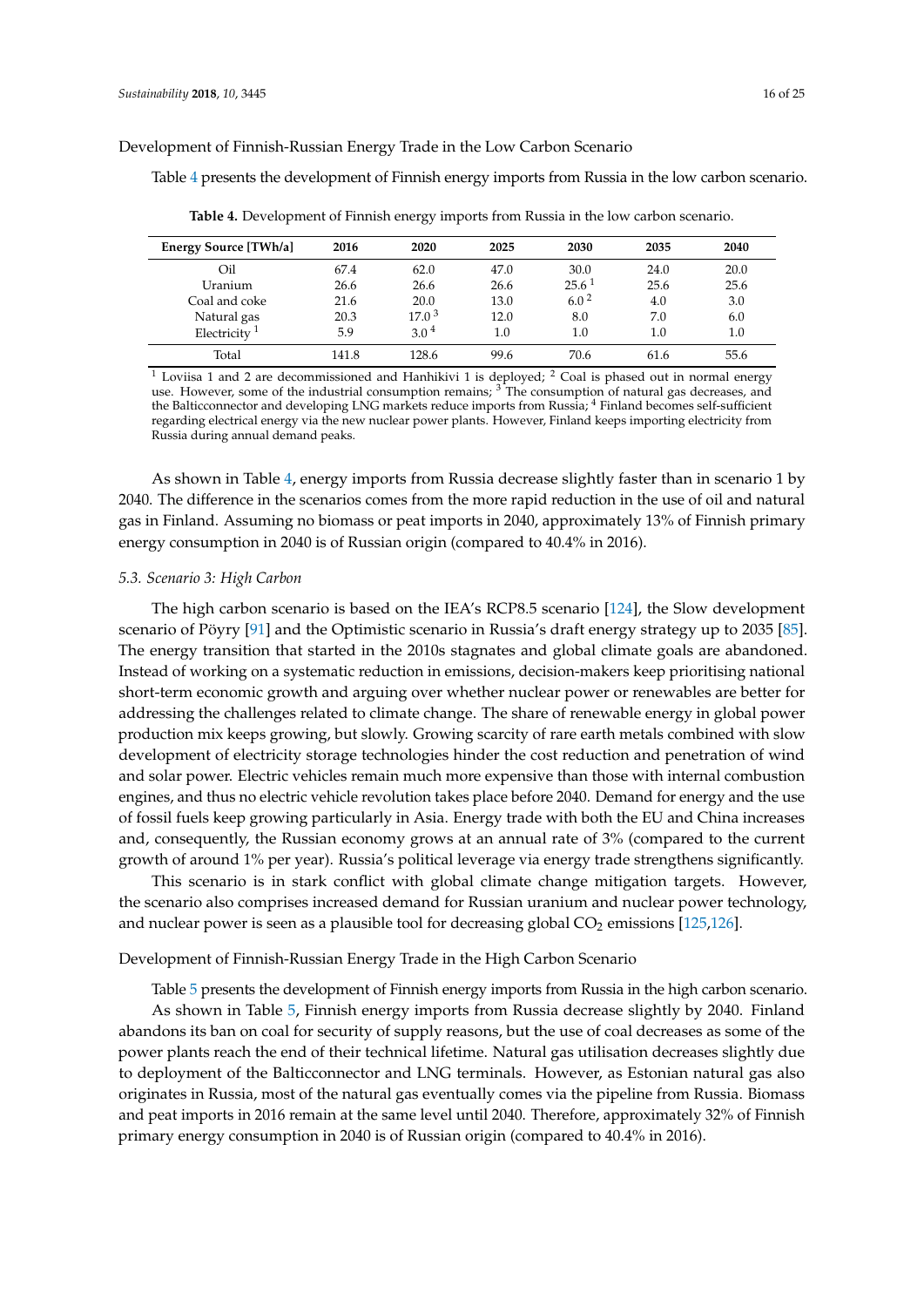| ÷<br>- 1 | ΩŤ |  |
|----------|----|--|
|          |    |  |

<span id="page-16-1"></span>

| <b>Energy Source [TWh/a]</b> | 2016  | 2020              | 2025  | 2030              | 2035  | 2040  |
|------------------------------|-------|-------------------|-------|-------------------|-------|-------|
| Oil                          | 67.4  | 66.0              | 65.0  | 64.0              | 63.0  | 62.0  |
| Uranium                      | 26.6  | 26.6              | 26.6  | $28.6^{\text{1}}$ | 31.6  | 34.6  |
| Coal and coke                | 21.6  | 20.0              | 18.0  | 16.0 <sup>2</sup> | 14.0  | 13.0  |
| Natural gas                  | 20.3  | 17.0 <sup>3</sup> | 15.0  | 15.5              | 16.0  | 16.5  |
| Electricity <sup>1</sup>     | 5.9   | $4.0^{\,4}$       | 4.0   | 4.0               | 4.0   | 4.0   |
| Total                        | 141.8 | 133.6             | 128.6 | 128.1             | 128.6 | 130.1 |

**Table 5.** Development of Finnish energy imports from Russia in high carbon scenario.

<sup>1</sup> Loviisa 1 and 2 are decommissioned and Hanhikivi 1 is deployed. TVO starts to purchase a growing share of its uranium from Russia; <sup>2</sup> Due to security of supply concerns, coal retains its role in the Finnish energy market;  $^3$  The consumption of natural gas increases slightly, but the Balticconnector and developing LNG markets reduce imports from Russia; <sup>4</sup> The new nuclear power plants reduce electricity imports slightly.

#### <span id="page-16-0"></span>**6. Discussion**

At the time of writing, it is still unknown how long the sanctions on Russia are going to continue and whether they will be broadened. Finnish companies are mostly cooperating with the state-owned Russian companies that have been the key targets of sanctions. In response to the broadening sanctions, Russia could, for instance, establish a stricter policy for foreign companies in the energy sector. This could increase the political risk for Fortum due to its ownership of Russian energy infrastructure. Furthermore, if sanctions were extended to the nuclear sector, they could weaken Rosatom's organisational and technological capacity to finish the Fennovoima power plant. As we have noted, both of these companies have been mentioned in high-level diplomatic meetings, meaning that the Russian side also acknowledges their importance and benefits. Russia's energy sector development is also closely tied to the interests of the regime of President Putin. If the regime shift occurs peacefully, the impacts on the Russian energy market will probably be minor, but if it does not, the political and economic risks could increase significantly.

The most relevant dimensions of energy security in our analysis were resilience regarding self-sufficiency, security of supply, affordability and the environmental impacts of energy supply. System balance is also an increasingly vital component with the growing share of variable renewable energy sources, and hence the role of, for example, demand side management [\[127\]](#page-23-19), electrical energy storages [\[128\]](#page-24-0), and power-to-fuel technologies [\[129,](#page-24-1)[130\]](#page-24-2) will become more important in the future. However, system balance has not been a major issue in Finland due to, e.g., the significant hydropower capacity in the Nordics. Despite the recent concerns about generation adequacy during electricity demand peaks in Finland [\[68\]](#page-21-7), no threats have materialised so far. Therefore, particularly with regard to Finnish-Russian energy trade, the dependence on primary energy is a more compelling issue. Energy in general also continues to be a dominant topic on the diplomatic agendas of both countries.

One difficulty in terms of generalising results in energy security-related research is the unique nature of national energy systems and their corresponding trade relations. The analysed phenomena are so interdisciplinary and varied in nature that no single indicator can capture the complexity and define the specific level of (in)security. For example, the severity of the longer-term impacts of climate change are very difficult to compare with risks related to one country's political leverage on another via energy trade. However, on a global sustainability perspective, each passing year seems to raise the risks related to climate change higher on the list of acute energy security threats to be addressed.

As noted earlier, climate change mitigation is not high on the Russian agenda. However, inclusion of Russia in the global climate policy is important, as it produces roughly 5% of global CO<sub>2</sub> emissions. Another key question is what kind of procedures the climate change mitigation regime would enact for those countries that do not commit to the rules. For instance, France has proposed a carbon border tariff for those that do not commit to the Paris agreement [\[131\]](#page-24-3). If the EU proposed similar measures, would Finland follow the rules or try to retain good relations with Russia?

The scenarios in Section [5](#page-13-0) should not be considered attempts to predict the future, and none of the scenarios is likely to materialise as such. Due to the growing urgency around climate change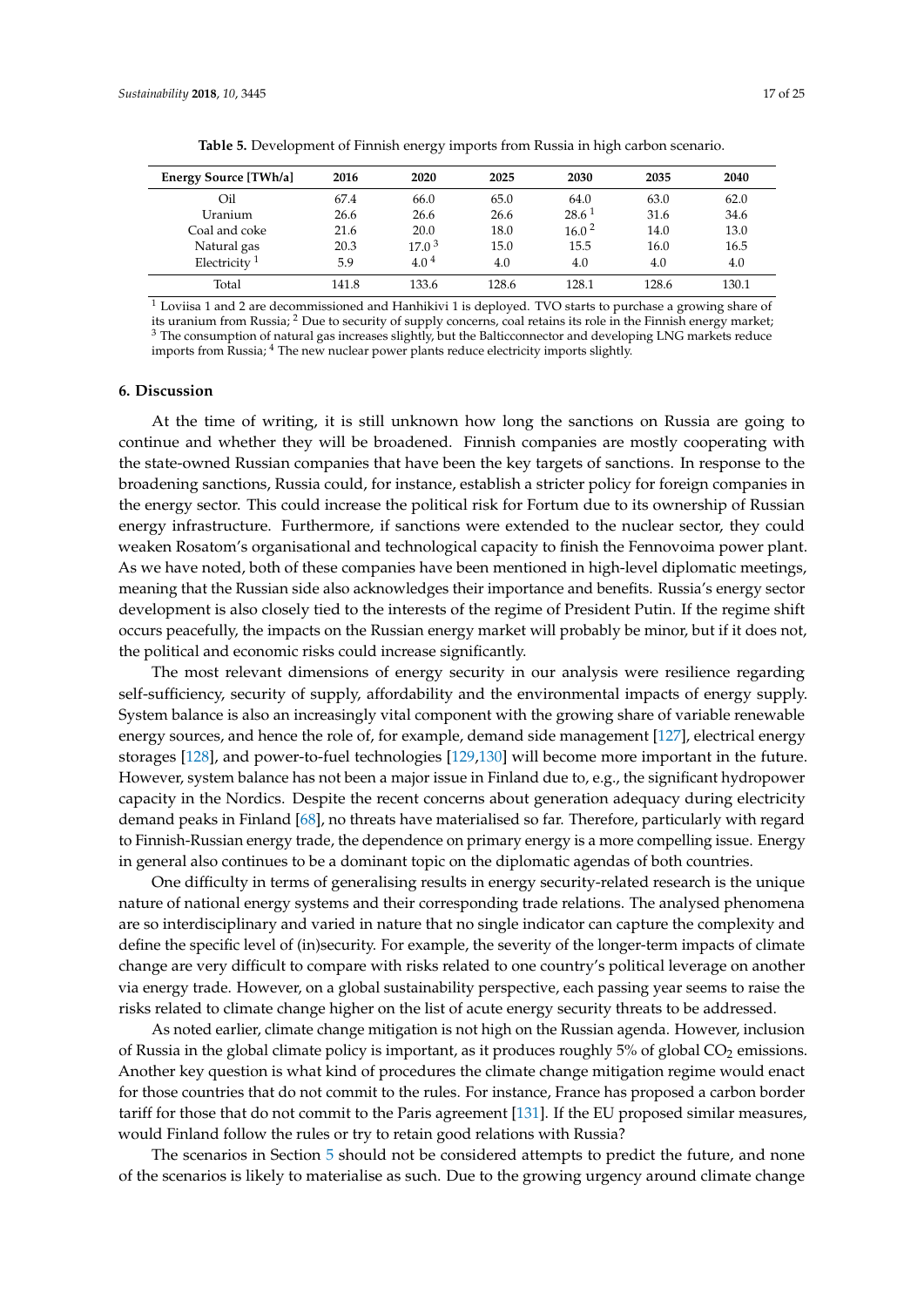mitigation, it is anyhow advisable that the future is closer to the low carbon scenario than the high carbon scenario. It should be noted, however, that in the global perspective the low carbon scenario grows more unlikely by the day, as no consensus concerning the mitigation methods has been reached. Preferences on the mitigation methods vary between inter alia wind and solar power, nuclear power, and carbon capture and storage (CCS) [\[132\]](#page-24-4). It is not clear that any of these methods alone would suffice anymore [\[132,](#page-24-4)[133\]](#page-24-5), but rather a deep transition beyond current energy system optimisation is required [\[134\]](#page-24-6). Moreover, the currently planned and pledged climate actions result in emissions that are far higher than those required to limit the warming to two degrees [\[135,](#page-24-7)[136\]](#page-24-8) and the investment needs to fulfil the gap are substantial [\[137\]](#page-24-9).

One subject of future research is the more thorough inclusion of embodied energy in intermediate trade, as Russia is among the largest net exporters of it [\[138\]](#page-24-10). Finland both imports and exports energy-intensive goods and, for example, Neste's refineries are optimised for Russian oil. Another subject of future research could be to calculate the marginal costs of increasing the self-sufficiency in energy supply in Finland. That is, at what cost could a self-sufficiency of 40–100% in primary energy supply be obtained. A third possible subject is a more systemic comparison of threat perceptions within a timeframe of multiple years and multiple energy forms, or case studies, e.g., to expand the research on public debate over Fennovoima to cover other energy companies, such as Neste or Fortum.

#### <span id="page-17-0"></span>**7. Conclusions**

Finland's complex relationship with Russia regarding energy trade has raised concerns over whether the dependence on one supplier is in fact an energy security threat for Finland. In order to address this concern, we have analysed the energy systems and energy strategies of Finland and Russia and the Finnish-Russian energy trade including key aspects of recent public debate by loosely applying the interdependence framework. Furthermore, we have analysed the societal and (geo)political aspects of the energy trade, as the trade relations cannot be understood only through techno-economic analysis. We have also outlined three global energy market scenarios in order to analyse the future of Finnish-Russian energy trade.

Through purely techno-economic analysis, we found no acute energy security threats related to the energy trade, despite the fact that Finnish-Russian energy relations are constantly being discussed in Finnish and Russian media and in diplomatic meetings. Finland does import all of its natural gas and significant shares of its oil, coal, uranium and electricity from Russia. Of these, disturbances in the supply of natural gas and electricity are the most tangible, as they are connected to the existing pipelines and transmission lines, respectively. However, consumption of natural gas in Finland and Russian electricity imports have decreased significantly during the 2010s. For coal, oil and uranium, there is a variety of suppliers globally. Moreover, Finland stores an amount equivalent to at least several months' consumption for all of these fuels. There are no natural gas storages in Finland, but the critical demand for natural gas can be substituted with oil. Therefore, disturbances in the fuel supply would not cause an immediate energy crisis.

However, as noted in the literature, the energy relations and the concept of energy security go beyond the flow of fuels and electricity. Finnish policy has traditionally focused on retaining good relations, but not everything can be controlled by Finland. The energy sector plays a vital role in the Russian economy and it is entrenched deep within Russia's political strategy. If a strategic shift occurs, spill-over effects to Finland or Finnish companies are possible. The Finnish and Russian energy strategies are also very different in nature. Finland aims for carbon neutrality and self-sufficiency while retaining its security of supply, whereas Russia aims to strengthen its role as a global energy supplier. In other words, Russia is more concerned with the security of demand. Apart from the Fennovoima project, Finland's energy policy is thus directed towards decreasing dependence on Russian energy, while Russia's energy strategy would prefer the opposite.

We studied the development of Finnish-Russian energy trade until 2040 in three global energy market scenarios: Market trends, low carbon and high carbon. The share of Russian imports in the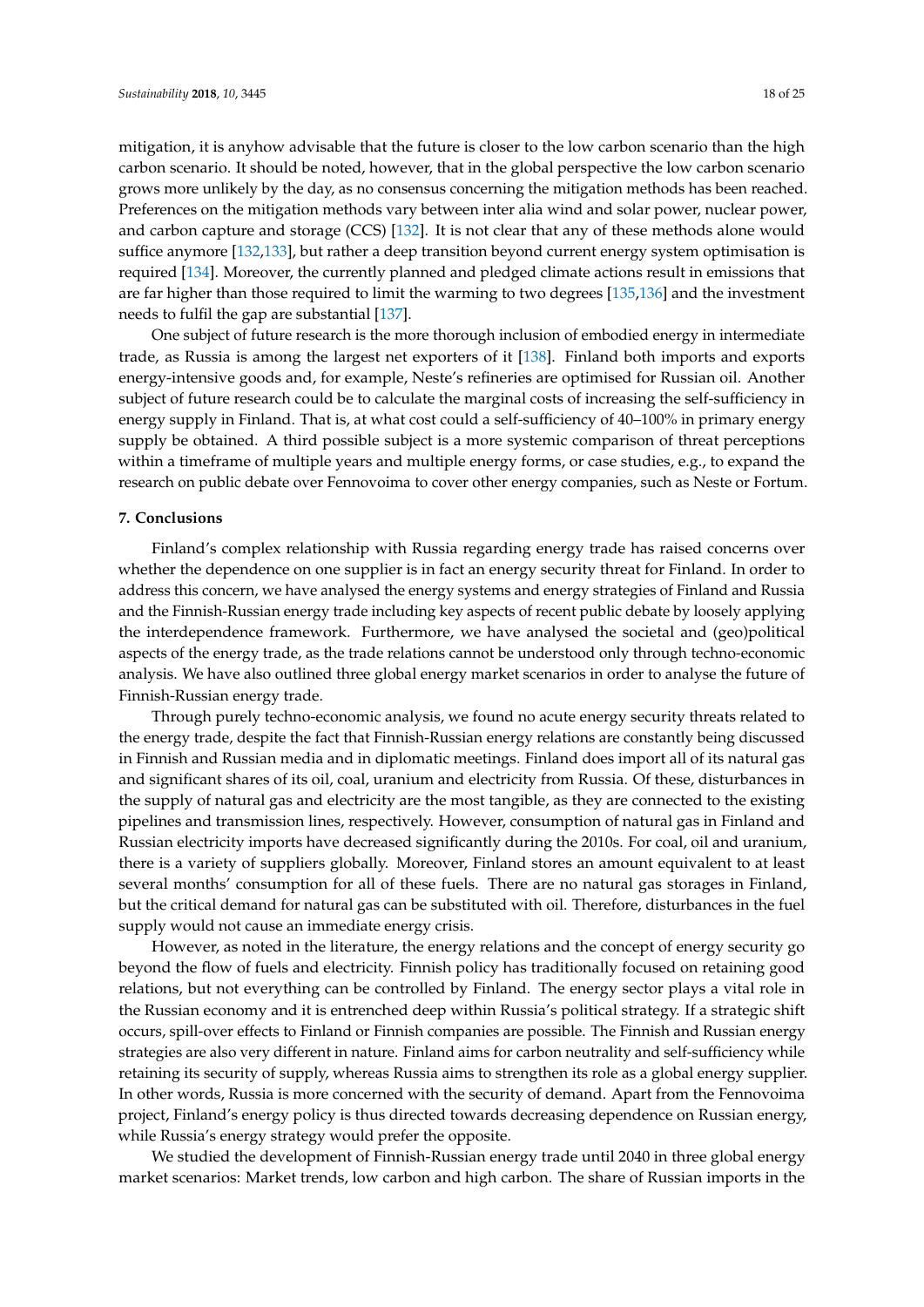Finnish primary energy mix decreases in each scenario, comprising 16%, 13% and 32% of the Finnish energy supply by 2040, respectively. This is mainly due to decreases in the use of oil, coal and natural gas in Finland. The scenarios inevitably vary in terms of how the Finnish-Russian energy trade develops, but the more significant differences are in their impact on the global climate and the Russian economy. The Russian economy generally benefits from the increasing global demand for fossil fuels and uranium. Apart from uranium and nuclear power technology, what is beneficial for the Russian economy in terms of energy can be detrimental to climate change mitigation. As the market trends scenario is already dubious with regard to climate change mitigation and the plausible multiplicative effects caused by climate change, realisation of the high carbon scenario could result in challenges far greater than the slower development of Finnish self-sufficiency in energy supply.

In conclusion, Finland's notable dependence on Russian energy has so far not resulted in the materialisation of any security of supply threats, and the dependence is unlikely to worsen in the future. All the analysed scenarios result in a reduction in the use of fossil fuels in Finland, and, consequently, also in energy imports from Russia. However, as we are currently experiencing turbulent times, in terms of societal, political, and economic trends, there are possible risks and feedback loops that could affect Finland.

**Author Contributions:** The authors have contributed to the article accordingly: conceptualization, J.J.J. and S.H.; methodology, J.J.J. and S.H.; software, J.J.J. and S.H.; validation, J.J.J. and S.H.; formal analysis, J.J.J. and S.H.; investigation, J.J.J. and S.H.; resources, J.J.J. and S.H.; data curation, J.J.J. and S.H.; writing—original draft preparation, J.J.J. and S.H.; writing—review and editing, J.J.J, S.H., S.S. and V.-P.T.; visualization, J.J.J.; supervision, S.S. and V.-P.T.; project administration, J.J.J. and S.H.; funding acquisition, S.S. and V.-P.T.

**Funding:** This research was funded by Strategic Research Council (SRC) through the Winland project (No 303628).

**Conflicts of Interest:** The authors declare no conflict of interest.

#### **References**

- <span id="page-18-0"></span>1. European Commission. European Energy Security Strategy. Available online: [Eur-lex.europa.eu/legal](Eur-lex.europa.eu/legal-content/EN/TXT/PDF/?uri=CELEX%3A52014DC0330&from=EN)[content/EN/TXT/PDF/?uri=CELEX%3A52014DC0330&from=EN](Eur-lex.europa.eu/legal-content/EN/TXT/PDF/?uri=CELEX%3A52014DC0330&from=EN) (accessed on 9 September 2018).
- <span id="page-18-1"></span>2. Cucchiella, F.; D'Adamo, I.; Gastaldi, M. Future Trajectories of Renewable Energy Consumption in the European Union. *Resources* **2018**, *7*, 10. [\[CrossRef\]](http://dx.doi.org/10.3390/resources7010010)
- <span id="page-18-2"></span>3. Siddi, M. The EU's gas relationship with Russia: Solving current disputes and strengthening energy security. *Asia Eur. J.* **2017**, *15*, 107–117. [\[CrossRef\]](http://dx.doi.org/10.1007/s10308-016-0452-3)
- <span id="page-18-3"></span>4. The World Bank. Electric Power Consumption (kWh Per Capita). Available online: [Data.worldbank.org/](Data.worldbank.org/indicator/EG.USE.ELEC.KH.PC?year_high_desc=true) [indicator/EG.USE.ELEC.KH.PC?year\\_high\\_desc=true](Data.worldbank.org/indicator/EG.USE.ELEC.KH.PC?year_high_desc=true) (accessed on 20 September 2017).
- <span id="page-18-4"></span>5. Ministry of Economic Affairs and Employment. Energia-ja Ilmastostrategian Taustaraportti ('Background Report of the Energy and Climate Strategy'). Available online: [Tem.fi/documents/1410877/3570111/Energia-](Tem.fi/documents/1410877/3570111/Energia-+ja+ilmastostrategian+TAUSTARAPORTTI_1.2.+2017.pdf/d745fe78-02ad-49ab-8fb7-7251107981f7) [+ja+ilmastostrategian+TAUSTARAPORTTI\\_1.2.+2017.pdf/d745fe78-02ad-49ab-8fb7-7251107981f7](Tem.fi/documents/1410877/3570111/Energia-+ja+ilmastostrategian+TAUSTARAPORTTI_1.2.+2017.pdf/d745fe78-02ad-49ab-8fb7-7251107981f7) (accessed on 20 September 2017).
- <span id="page-18-5"></span>6. Richter, P.M.; Holz, F. All quiet on the eastern front? Disruption scenarios of Russian natural gas supply to Europe. *Energy Policy* **2015**, *80*, 177–189. [\[CrossRef\]](http://dx.doi.org/10.1016/j.enpol.2015.01.024)
- 7. Bouwmeester, M.C.; Oosterhaven, J. Economic impacts of natural gas flow disruptions between Russia and the EU. *Energy Policy* **2017**, *106*, 288–297. [\[CrossRef\]](http://dx.doi.org/10.1016/j.enpol.2017.03.030)
- <span id="page-18-7"></span>8. Kustova, I. EU–Russia Energy Relations, EU Energy Integration, and Energy Security: The State of the Art and a Roadmap for Future Research. *J. Contemp. Eur. Res.* **2015**, *11*, 287–295.
- <span id="page-18-6"></span>9. Romanova, T. Is Russian Energy Policy towards the EU Only about Geopolitics? The Case of the Third Liberalisation Package. *Geopolitics* **2016**, *21*, 857–879. [\[CrossRef\]](http://dx.doi.org/10.1080/14650045.2016.1155049)
- <span id="page-18-8"></span>10. Casier, T. The Rise of Energy to the Top of the EU-Russia Agenda: From Interdependence to Dependence? *Geopolitics* **2011**, *16*, 536–552. [\[CrossRef\]](http://dx.doi.org/10.1080/14650045.2011.520862)
- <span id="page-18-9"></span>11. Valkila, N.; Saari, A. Experts' view on Finland's energy policy. *Renew. Sustain. Energy Rev.* **2013**, *17*, 283–290. [\[CrossRef\]](http://dx.doi.org/10.1016/j.rser.2012.09.036)
- <span id="page-18-10"></span>12. Ruostetsaari, I. Stealth democracy, elitism, and citizenship in Finnish energy policy. *Energy Res. Soc. Sci.* **2017**, *34*, 93–103. [\[CrossRef\]](http://dx.doi.org/10.1016/j.erss.2017.06.022)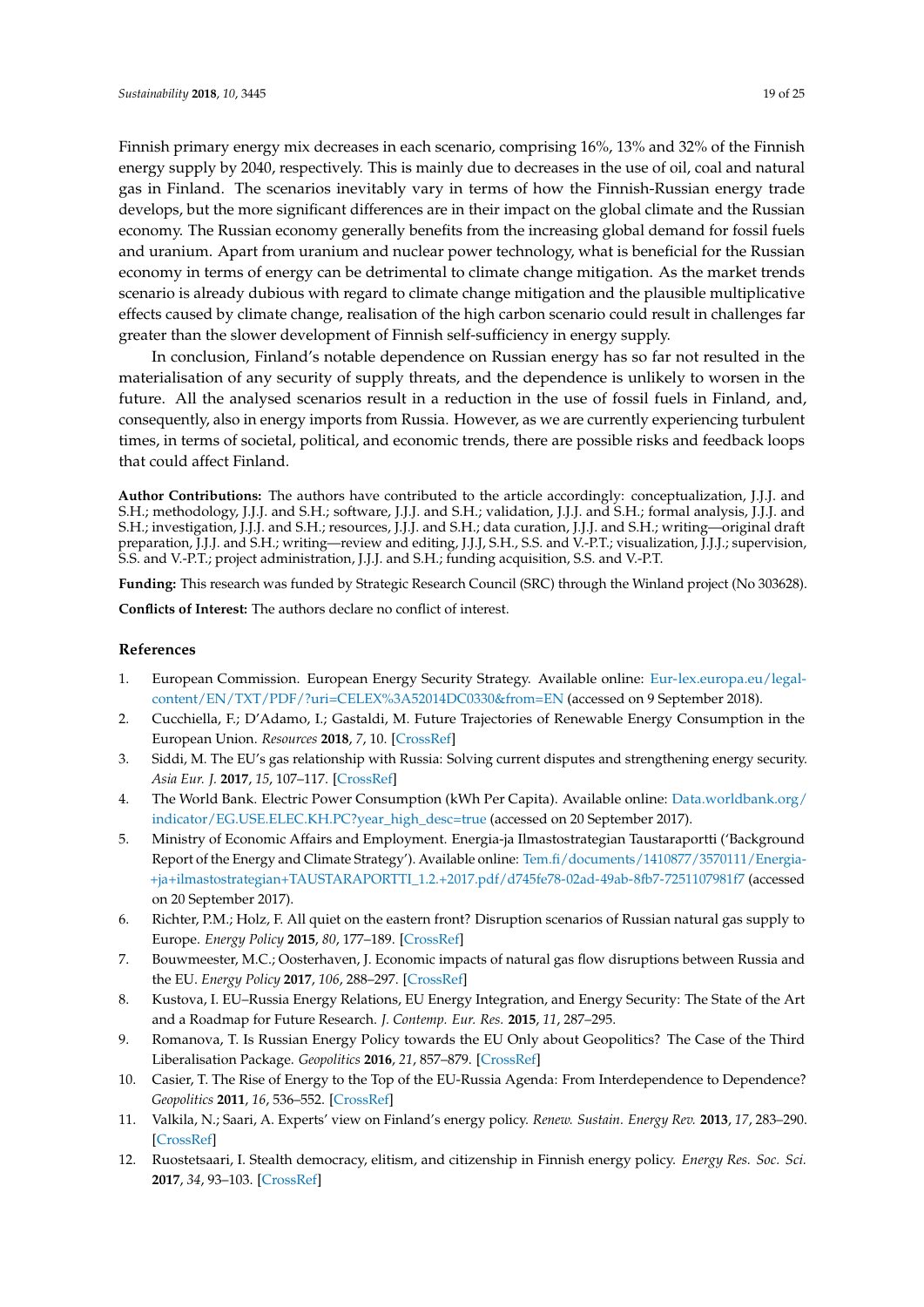- <span id="page-19-0"></span>13. Teräväinen, T.; Lehtonen, M.; Martiskainen, M. Climate change, energy security, and risk—Debating nuclear new build in Finland, France and the UK. *Energy Policy* **2011**, *39*, 3434–3442. [\[CrossRef\]](http://dx.doi.org/10.1016/j.enpol.2011.03.041)
- <span id="page-19-1"></span>14. Ylönen, M.; Litmanen, T.; Kojo, M.; Lindell, P. The (de)politicisation of nuclear power: The Finnish discussion after Fukushima. *Public Underst. Sci.* **2015**, *26*, 260–274. [\[CrossRef\]](http://dx.doi.org/10.1177/0963662515613678) [\[PubMed\]](http://www.ncbi.nlm.nih.gov/pubmed/26582069)
- <span id="page-19-2"></span>15. Vehkalahti, P. *Pohjoisen Ydinmylly: Julkinen Keskustelu Fennovoiman Ydinvoimalasta 2007–2013 ('The Northern Nuclear Mill: Public Debate on the Fennovoima Power Plant 2007–2013')*; Acta Electronica Universitatis Tamperensis 1819; Suomen Yliopistopaino Oy—Juvenes Print: Tampere, Finland, 2017; ISBN 978-952-03-0541-3.
- <span id="page-19-3"></span>16. Laihonen, M. *Political Foreplay for Nuclear New Build: Defining good at the Intersection of Politics, Economy and Technology*; Aalto University Publication Series, Doctoral Dissertations 247/2016; Unigrafia Oy: Helsinki, Finland, 2016; ISBN 978-952-60-7156-5.
- <span id="page-19-4"></span>17. Aalto, P.; Nyyssönen, H.; Kojo, M.; Pal, P. Russian nuclear energy diplomacy in Finland and Hungary. *Eurasian Geogr. Econ.* **2017**, *7216*, 1–32. [\[CrossRef\]](http://dx.doi.org/10.1080/15387216.2017.1396905)
- <span id="page-19-5"></span>18. Huttunen, S. Stakeholder frames in the making of forest bioenergy legislation in Finland. *Geoforum* **2014**, *53*, 63–73. [\[CrossRef\]](http://dx.doi.org/10.1016/j.geoforum.2014.02.006)
- <span id="page-19-6"></span>19. Kivimaa, P.; Mickwitz, P. Public policy as a part of transforming energy systems: Framing bioenergy in Finnish energy policy. *Promot. Transform. Sustain. Consum. Prod. Resour. Energy Intensive Econ. Case Finl.* **2011**, *19*, 1812–1821. [\[CrossRef\]](http://dx.doi.org/10.1016/j.jclepro.2011.02.004)
- <span id="page-19-7"></span>20. Lempinen, H. Jos se ei riitä, siitä riidellään Energiaturvallisuuden kieli ja kuvakieli turve-energian markkina-argumentteina ('"If there's a scarcity, it will be fought over"—Language of energy security and imagery of peat energy as market arguments'). *Alue Ja Ymp.* **2017**, *42*, 53–63.
- <span id="page-19-8"></span>21. Karhunen, A.; Laihanen, M.; Ranta, T. Supply security for domestic fuels at Finnish combined heat and power plants. *Biomass Bioenergy* **2015**, *77*, 45–52. [\[CrossRef\]](http://dx.doi.org/10.1016/j.biombioe.2015.03.019)
- <span id="page-19-9"></span>22. Helin, K.; Jääskeläinen, J.; Syri, S. Energy Security Impacts of Decreasing CHP Capacity in Finland. In Proceedings of the IEEE Xplore 15th International Conference on the European Energy Market (EEM), Lodz, Poland, 27–29 June 2018.
- <span id="page-19-10"></span>23. Zakeri, B.; Syri, S.; Rinne, S. Higher renewable energy integration into the existing energy system of Finland—Is there any maximum limit? *Sustain. Dev. Energy Water Environ. Syst.* **2015**, *92 Pt 3*, 244–259. [\[CrossRef\]](http://dx.doi.org/10.1016/j.energy.2015.01.007)
- <span id="page-19-11"></span>24. Aslani, A.; Helo, P.; Naaranoja, M. Role of renewable energy policies in energy dependency in Finland: System dynamics approach. *Appl. Energy* **2014**, *113*, 758–765. [\[CrossRef\]](http://dx.doi.org/10.1016/j.apenergy.2013.08.015)
- <span id="page-19-12"></span>25. Saastamoinen, A.; Kuosmanen, T. Quality frontier of electricity distribution: Supply security, best practices, and underground cabling in Finland. *Energy Mark.* **2016**, *53*, 281–292. [\[CrossRef\]](http://dx.doi.org/10.1016/j.eneco.2014.04.016)
- <span id="page-19-13"></span>26. Pilpola, S.; Lund, P.D. Effect of major policy disruptions in energy system transition: Case Finland. *Energy Policy* **2018**, *116*, 323–336. [\[CrossRef\]](http://dx.doi.org/10.1016/j.enpol.2018.02.028)
- <span id="page-19-14"></span>27. Ochoa, C.; Gore, O. The Finnish power market: Are imports from Russia low-cost? *Energy Policy* **2015**, *80*, 122–132. [\[CrossRef\]](http://dx.doi.org/10.1016/j.enpol.2015.01.031)
- <span id="page-19-15"></span>28. Kuisma, M. *Kylmä Sota, Kuuma Öljy: Neste, Suomi ja Kaksi Eurooppaa 1948-1979 ('Cold War, Hot Oil: Neste, Finland and Two Europes 1948-1979')*; WSOY: Porvoo, Finland, 1997; ISBN 978-951-0-20811-3.
- <span id="page-19-16"></span>29. Michelsen, K.-E.; Särkikoski, T. *Suomalainen Ydinvoimalaitos ('Finnish Nuclear Power Plant')*; Edita: Helsinki, Finland, 2005; ISBN 978-951-37-4530-1.
- <span id="page-19-17"></span>30. Särkikoski, T. *Rauhan Atomi, Sodan Koodi: Suomalaisen Atomivoimaratkaisun Teknopolitiikka 1955-1970 ('Atom of Peace, Code of War: Technopolitics of the Finnish Nuclear Power Solution 1955-1970')*; Historical Studies from the University of Helsinki XXV; Unigrafia: Helsinki, Finland, 2011; ISBN 978-952-10-7287-1.
- <span id="page-19-18"></span>31. Aalto, P.; Korkmaz Temel, D. European Energy Security: Natural Gas and the Integration Process: European energy security. *JCMS J. Common Mark. Stud.* **2014**, *52*, 758–774. [\[CrossRef\]](http://dx.doi.org/10.1111/jcms.12108)
- <span id="page-19-19"></span>32. Bridge, G. Geographies of peak oil: The other carbon problem. *Geoforum* **2010**, *41*, 523–530. [\[CrossRef\]](http://dx.doi.org/10.1016/j.geoforum.2010.06.002)
- <span id="page-19-20"></span>33. Jewell, J.; Cherp, A.; Riahi, K. Energy security under de-carbonization scenarios: An assessment framework and evaluation under different technology and policy choices. *Energy Policy* **2014**, *65*, 743–760. [\[CrossRef\]](http://dx.doi.org/10.1016/j.enpol.2013.10.051)
- <span id="page-19-21"></span>34. Scholten, D.; Bosman, R. The geopolitics of renewables; exploring the political implications of renewable energy systems. *Technol. Forecast. Soc. Change* **2016**, *103*, 273–283. [\[CrossRef\]](http://dx.doi.org/10.1016/j.techfore.2015.10.014)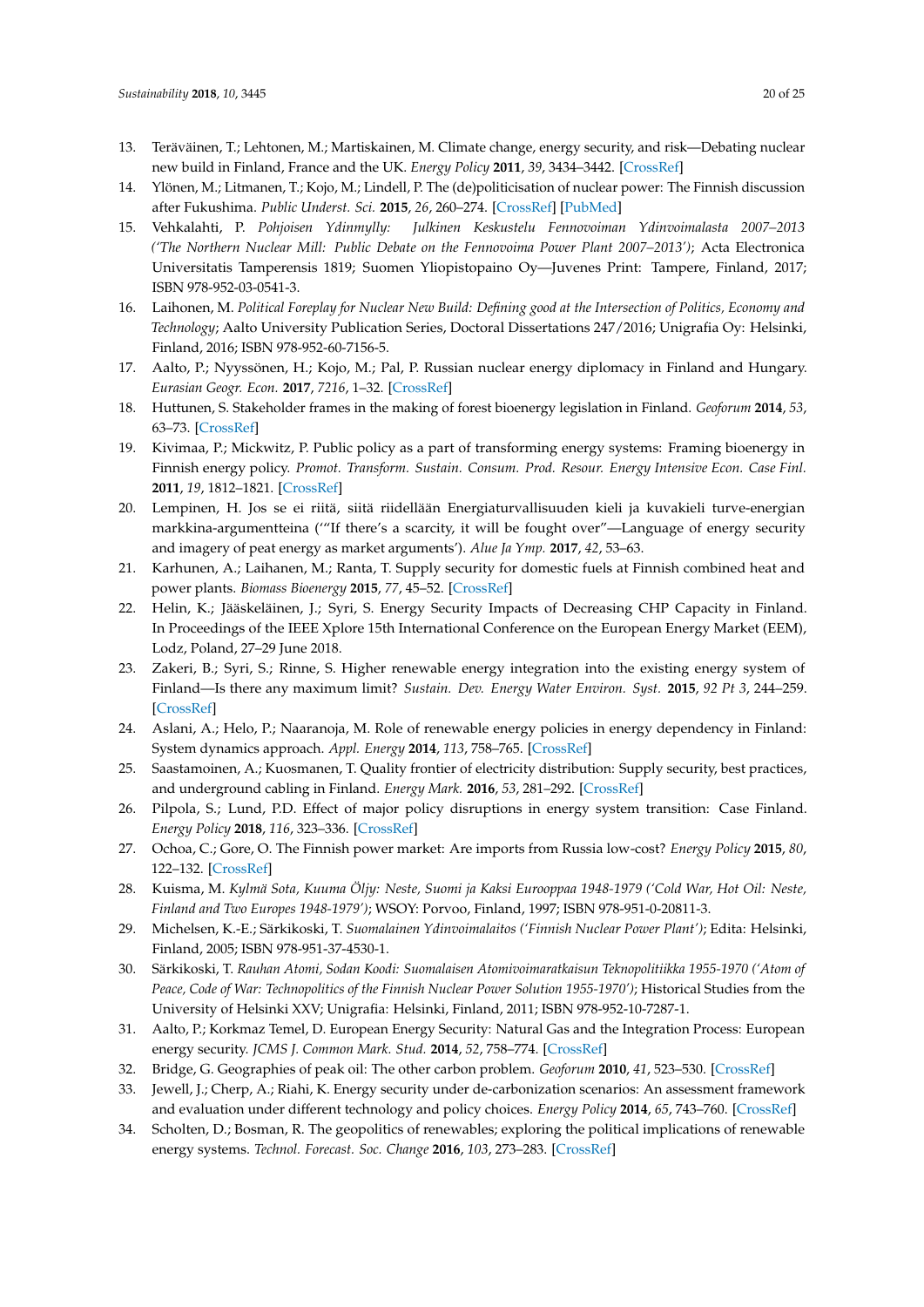- <span id="page-20-0"></span>35. Aalto, P.; Dusseault, D.; Kennedy, M.D.; Kivinen, M. Russia' s energy relations in Europe and the Far East: Towards a social structurationist approach to energy policy formation. *J. Int. Relat. Dev.* **2014**, *17*, 1–29. [\[CrossRef\]](http://dx.doi.org/10.1057/jird.2012.29)
- <span id="page-20-1"></span>36. Chester, L. Conceptualising energy security and making explicit its polysemic nature. *Energy Policy* **2010**, *38*, 887–895. [\[CrossRef\]](http://dx.doi.org/10.1016/j.enpol.2009.10.039)
- <span id="page-20-2"></span>37. Cherp, A.; Jewell, J. The three perspectives on energy security: Intellectual history, disciplinary roots and the potential for integration. *Curr. Opin. Environ. Sustain.* **2011**, *3*, 202–212. [\[CrossRef\]](http://dx.doi.org/10.1016/j.cosust.2011.07.001)
- <span id="page-20-3"></span>38. Cherp, A.; Jewell, J. The concept of energy security: Beyond the four as. *Energy Policy* **2014**, *75*, 415–421. [\[CrossRef\]](http://dx.doi.org/10.1016/j.enpol.2014.09.005)
- <span id="page-20-4"></span>39. Fernández Carril, L.; García Arrazola, R.; Rubio, E.J. Discursive Overlap and Conflictive Fragmentation of Risk and Security in the Geopolitics of Energy. *Sustainability* **2013**, *5*, 1095–1113. [\[CrossRef\]](http://dx.doi.org/10.3390/su5031095)
- <span id="page-20-5"></span>40. Brown, M.A.; Sovacool, B.K. *Climate Change and Global Energy Security: Technology and Policy Options*; MIT Press: Cambridge, MA, USA, 2011; ISBN 978-0-262-51631-0.
- <span id="page-20-6"></span>41. Yergin, D. Ensuring Energy Security. *Foreign Aff.* **2006**, *85*, 69–82. [\[CrossRef\]](http://dx.doi.org/10.2307/20031912)
- <span id="page-20-7"></span>42. Mayer, M.; Schouten, P. Energy Security and Climate Security under Conditions of the Anthropocene. In *Energy Security in the Era of Climate Change*; Anceschi, L., Symons, J., Eds.; Palgrave Macmillan: London, UK, 2012; ISBN 978-0-230-27987-2.
- <span id="page-20-8"></span>43. Leung, G.C.K.; Cherp, A.; Jewell, J.; Wei, Y.M. Securitization of energy supply chains in China. *Appl. Energy* **2014**, *123*, 316–326. [\[CrossRef\]](http://dx.doi.org/10.1016/j.apenergy.2013.12.016)
- <span id="page-20-9"></span>44. Blumer, Y.B.; Moser, C.; Patt, A.; Seidl, R. The precarious consensus on the importance of energy security: Contrasting views between Swiss energy users and experts. *Renew. Sustain. Energy Rev.* **2015**, *52*, 927–936. [\[CrossRef\]](http://dx.doi.org/10.1016/j.rser.2015.07.081)
- 45. Leung, G.C.K. China's energy security: Perception and reality. *Energy Policy* **2011**, *39*, 1330–1337. [\[CrossRef\]](http://dx.doi.org/10.1016/j.enpol.2010.12.005)
- <span id="page-20-10"></span>46. Sovacool, B.K. Differing cultures of energy security: An international comparison of public perceptions. *Renew. Sustain. Energy Rev.* **2016**, *55*, 811–822. [\[CrossRef\]](http://dx.doi.org/10.1016/j.rser.2015.10.144)
- <span id="page-20-11"></span>47. Valkenburg, G.; Gracceva, F. Towards Governance of Energy Security. *Low-Carbon Energy Secur. Eur. Perspect.* **2016**, 207–229. [\[CrossRef\]](http://dx.doi.org/10.1016/B978-0-12-802970-1.00008-5)
- <span id="page-20-12"></span>48. Geels, F.W. Regime Resistance against Low-Carbon Transitions: Introducing Politics and Power into the Multi-Level Perspective. *Theory Cult. Soc.* **2014**, *31*, 21–40. [\[CrossRef\]](http://dx.doi.org/10.1177/0263276414531627)
- <span id="page-20-13"></span>49. Øverland, I.; Orttung, R.W. A limited toolbox: Explaining the constraints on Russia's foreign energy policy. *J. Eurasian Stud.* **2011**, *2*, 74–85. [\[CrossRef\]](http://dx.doi.org/10.1016/j.euras.2010.10.006)
- <span id="page-20-14"></span>50. Müller, M. Opening the black box of the organization: Socio-material practices of geopolitical ordering. *Polit. Geogr.* **2012**, *31*, 379–388. [\[CrossRef\]](http://dx.doi.org/10.1016/j.polgeo.2012.06.001)
- <span id="page-20-15"></span>51. Levy, D.L. Political Contestation in Global Production Networks. *Acad. Manag. Rev.* **2008**, *33*, 943–963. [\[CrossRef\]](http://dx.doi.org/10.5465/amr.2008.34422006)
- <span id="page-20-16"></span>52. Bridge, G.; Bradshaw, M. Making a Global Gas Market: Territoriality and Production Networks in Liquefied Natural Gas. *Econ. Geogr.* **2017**, *93*, 215–240. [\[CrossRef\]](http://dx.doi.org/10.1080/00130095.2017.1283212)
- <span id="page-20-17"></span>53. Casier, T. Great Game or Great Confusion: The Geopolitical Understanding of EU-Russia Energy Relations. *Geopolitics* **2016**, *21*, 763–778. [\[CrossRef\]](http://dx.doi.org/10.1080/14650045.2016.1185607)
- <span id="page-20-18"></span>54. Mišík, M.; Prachárová, V. Before 'Independence' Arrived: Interdependence in Energy Relations between Lithuania and Russia. *Geopolitics* **2016**, *21*, 579–604. [\[CrossRef\]](http://dx.doi.org/10.1080/14650045.2015.1113402)
- <span id="page-20-19"></span>55. Goldthau, A.; Sitter, N. *A Liberal Actor in a Realist World: The European Union Regulatory State and the Global Political Economy of Energy*; Oxford University Press: Oxford, UK, 2015; ISBN 978-0-19-871959-5.
- <span id="page-20-20"></span>56. Smith Stegen, K. Deconstructing the "energy weapon": Russia's threat to Europe as case study. *Energy Policy* **2011**, *39*, 6505–6513. [\[CrossRef\]](http://dx.doi.org/10.1016/j.enpol.2011.07.051)
- <span id="page-20-21"></span>57. Tynkkynen, V.-P.; Pynnöniemi, K.; Höysniemi, S. *Global Energy Transitions and Russia's Energy Influence in Finland*; Article Series of Government's Analysis, Assessment and Research Activities; Finnish Government's Analysis, Assessment and Research Activities: Helsinki, Finland, 2017; pp. 1–13.
- <span id="page-20-22"></span>58. Högselius, P. *Red Gas*; Palgrave Macmillan US: New York, NY, USA, 2013; ISBN 978-1-137-29371-8.
- <span id="page-20-23"></span>59. Wigell, M.; Vihma, A. Geopolitics versus geoeconomics: The case of Russia's geostrategy and its effects on the EU. *Int. Aff.* **2016**, *92*, 605–627. [\[CrossRef\]](http://dx.doi.org/10.1111/1468-2346.12600)
- <span id="page-20-24"></span>60. Sharples, J.D. Russian approaches to energy security and climate change: Russian gas exports to the EU. *Environ. Polit.* **2013**, *22*, 683–700. [\[CrossRef\]](http://dx.doi.org/10.1080/09644016.2013.806628)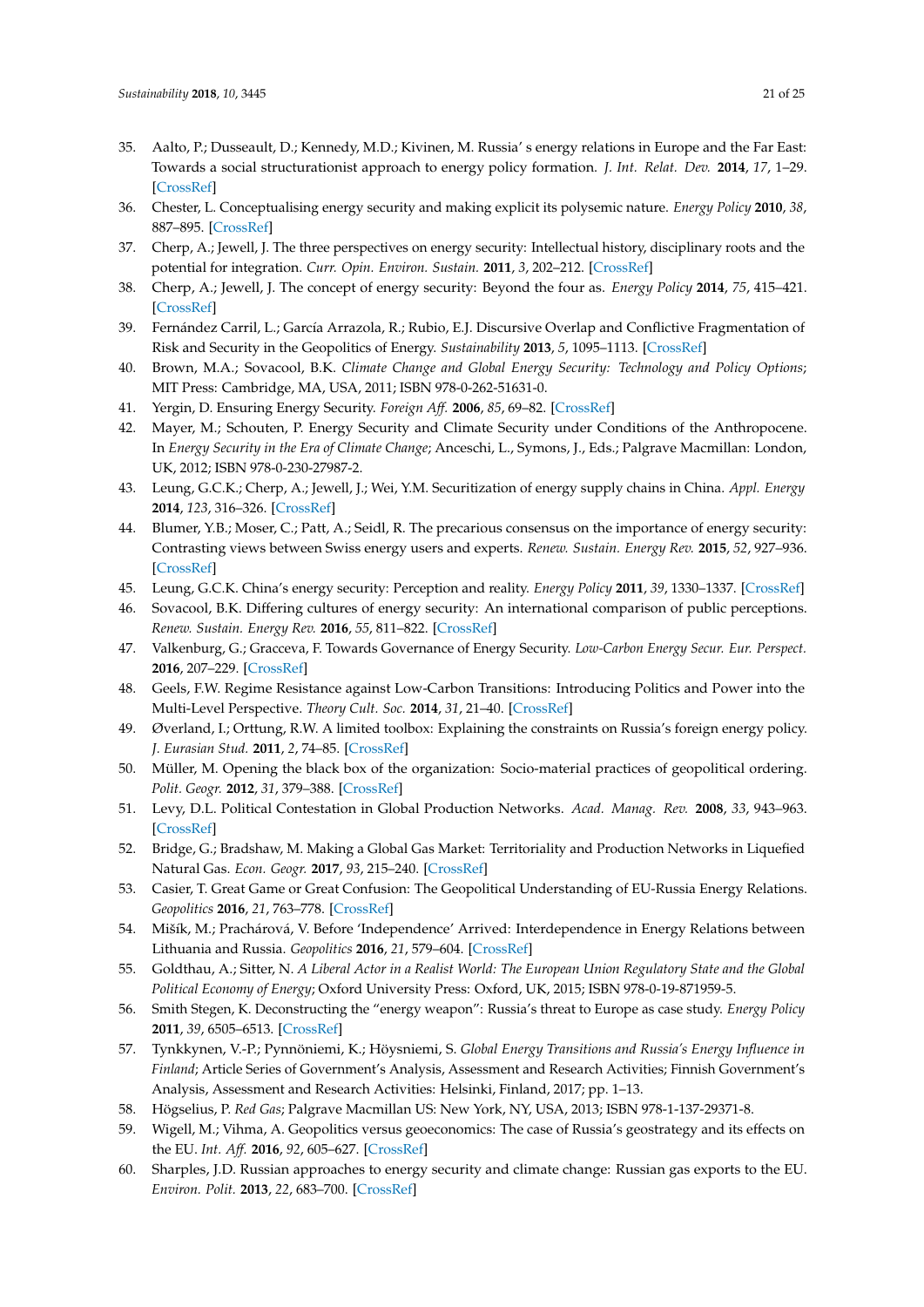- <span id="page-21-0"></span>61. Bouzarovski, S.; Bradshaw, M.; Wochnik, A. Making territory through infrastructure: The governance of natural gas transit in Europe. *Geoforum* **2015**, *64*, 217–228. [\[CrossRef\]](http://dx.doi.org/10.1016/j.geoforum.2015.06.022)
- <span id="page-21-1"></span>62. Judge, A.; Maltby, T.; Sharples, J.D. Challenging Reductionism in Analyses of EU-Russia Energy Relations. *Geopolitics* **2016**, *21*, 751–762. [\[CrossRef\]](http://dx.doi.org/10.1080/14650045.2016.1222520)
- <span id="page-21-2"></span>63. Kropatcheva, E. He who has the pipeline calls the tune Russia's energy power against the background of the shale "revolutions". *Energy Policy* **2014**, *66*, 1–10. [\[CrossRef\]](http://dx.doi.org/10.1016/j.enpol.2013.10.058)
- <span id="page-21-3"></span>64. Aligica, P.D. Scenarios and the growth of knowledge: Notes on the epistemic element in scenario building. *Technol. Forecast. Soc. Chang.* **2005**, *72*, 815–824. [\[CrossRef\]](http://dx.doi.org/10.1016/j.techfore.2005.01.001)
- <span id="page-21-4"></span>65. Ministry of Economic Affairs and Employment. National Energy and Climate Strategy for 2030. Available online: [tem.fi/documents/1410877/2769658/Government+report+on+the+National+Energy+](tem.fi/documents/1410877/2769658/Government+report+on+the+National+Energy+and+Climate+Strategy+for+2030/0bb2a7be-d3c2-4149-a4c2-78449ceb1976) [and+Climate+Strategy+for+2030/0bb2a7be-d3c2-4149-a4c2-78449ceb1976](tem.fi/documents/1410877/2769658/Government+report+on+the+National+Energy+and+Climate+Strategy+for+2030/0bb2a7be-d3c2-4149-a4c2-78449ceb1976) (accessed on 20 September 2017).
- <span id="page-21-5"></span>66. Statistics Finland. Official Statistics of Finland (OSF): Energy supply and consumption. Available online: [pxhopea2.stat.fi/sahkoiset\\_julkaisut/energia2017/html/engl0000.htm](pxhopea2.stat.fi/sahkoiset_julkaisut/energia2017/html/engl0000.htm) (accessed on 4 May 2018).
- <span id="page-21-6"></span>67. Fingrid. Open Data. Available online: <data.fingrid.fi/en/> (accessed on 20 September 2017).
- <span id="page-21-7"></span>68. Jääskeläinen, J.; Huhta, K. Trouble Ahead? An Interdisciplinary Analysis of Generation Adequacy in the Finnish Electricity Market. *Int. Energy Law Rev.* **2017**, *8*, 302–312.
- <span id="page-21-8"></span>69. Jääskeläinen, J.; Veijalainen, N.; Syri, S.; Marttunen, M.; Zakeri, B. Energy security impacts of a severe drought on the future Finnish energy system. *J. Environ. Manag.* **2018**, *217*, 542–554. [\[CrossRef\]](http://dx.doi.org/10.1016/j.jenvman.2018.03.017) [\[PubMed\]](http://www.ncbi.nlm.nih.gov/pubmed/29635187)
- <span id="page-21-9"></span>70. Finnish Energy. Kaukolämpö 2016 ('District heat 2016'). Available online: [energia.fi/files/1560/DH\\_](energia.fi/files/1560/DH_statistics_2016_pre_20170214.pptx) [statistics\\_2016\\_pre\\_20170214.pptx](energia.fi/files/1560/DH_statistics_2016_pre_20170214.pptx) (accessed on 20 September 2017).
- <span id="page-21-10"></span>71. Finnish Energy. Summary of Energy year 2016 in Finland. Available online: [energia.fi/ajankohtaista\\_ja\\_](energia.fi/ajankohtaista_ja_materiaalipankki/materiaalipankki/energiavuosi_2016_sahko_sahkonkaytto_kaantyi_nousuun.html#material-view) [materiaalipankki/materiaalipankki/energiavuosi\\_2016\\_sahko\\_sahkonkaytto\\_kaantyi\\_nousuun.html#](energia.fi/ajankohtaista_ja_materiaalipankki/materiaalipankki/energiavuosi_2016_sahko_sahkonkaytto_kaantyi_nousuun.html#material-view) [material-view](energia.fi/ajankohtaista_ja_materiaalipankki/materiaalipankki/energiavuosi_2016_sahko_sahkonkaytto_kaantyi_nousuun.html#material-view) (accessed on 20 September 2017).
- <span id="page-21-11"></span>72. Finnish Energy Authority. Power Plant Register. Available online: [www.energiavirasto.fi/web/energy](www.energiavirasto.fi/web/energy-authority/power-plant-register)[authority/power-plant-register](www.energiavirasto.fi/web/energy-authority/power-plant-register) (accessed on 20 September 2017).
- <span id="page-21-12"></span>73. Strategic Reserve—Energiavirasto. Available online: [www.energiavirasto.fi/en/web/energy-authority/](www.energiavirasto.fi/en/web/energy-authority/strategic-reserve) [strategic-reserve](www.energiavirasto.fi/en/web/energy-authority/strategic-reserve) (accessed on 10 August 2018).
- <span id="page-21-13"></span>74. BP. Statistical Review of World Energy. Available online: [www.bp.com/content/dam/bp/en/corporate/](www.bp.com/content/dam/bp/en/corporate/pdf/energy-economics/statistical-review/bp-stats-review-2018-full-report.pdf) [pdf/energy-economics/statistical-review/bp-stats-review-2018-full-report.pdf](www.bp.com/content/dam/bp/en/corporate/pdf/energy-economics/statistical-review/bp-stats-review-2018-full-report.pdf) (accessed on 15 August 2018).
- <span id="page-21-14"></span>75. World Nuclear Association. Supply of Uranium. Available online: [www.world-nuclear.org/information](www.world-nuclear.org/information-library/nuclear-fuel-cycle/uranium-resources/supply-of-uranium.aspx)[library/nuclear-fuel-cycle/uranium-resources/supply-of-uranium.aspx](www.world-nuclear.org/information-library/nuclear-fuel-cycle/uranium-resources/supply-of-uranium.aspx) (accessed on 23 August 2018).
- <span id="page-21-15"></span>76. World Nuclear Association. Energy for the World—Why Uranium? Available online: [www.world-nuclear.](www.world-nuclear.org/information-library/nuclear-fuel-cycle/introduction/energy-for-the-world-why-uranium.aspx) [org/information-library/nuclear-fuel-cycle/introduction/energy-for-the-world-why-uranium.aspx](www.world-nuclear.org/information-library/nuclear-fuel-cycle/introduction/energy-for-the-world-why-uranium.aspx) (accessed on 23 August 2018).
- <span id="page-21-16"></span>77. Gore, O.; Vanadzina, E.; Viljainen, S. Linking the energy-only market and the energy-plus-capacity market. *Util. Policy* **2016**, *38*, 52–61. [\[CrossRef\]](http://dx.doi.org/10.1016/j.jup.2015.12.002)
- <span id="page-21-17"></span>78. Ernst & Young. Power Market Russia. Available online: [www.ey.com/Publication/vwLUAssets/EY-power](www.ey.com/Publication/vwLUAssets/EY-power-market-russia-2018/$File/EY-power-market-russia-2018.pdf)[market-russia-2018/\\$File/EY-power-market-russia-2018.pdf](www.ey.com/Publication/vwLUAssets/EY-power-market-russia-2018/$File/EY-power-market-russia-2018.pdf) (accessed on 17 August 2018).
- <span id="page-21-18"></span>79. U.S. Energy Information Administration (EIA). Russia—International Analysis. Available online: [www.eia.](www.eia.gov/beta/international/analysis.php?iso=RUS) [gov/beta/international/analysis.php?iso=RUS](www.eia.gov/beta/international/analysis.php?iso=RUS) (accessed on 10 August 2018).
- <span id="page-21-19"></span>80. Pynnöniemi, K. Russia's National Security Strategy: Analysis of Conceptual Evolution. *J. Slav. Mil. Stud.* **2018**, *31*, 240–256. [\[CrossRef\]](http://dx.doi.org/10.1080/13518046.2018.1451091)
- <span id="page-21-20"></span>81. Bouzarovski, S.; Bassin, M. Energy and Identity: Imagining Russia as a Hydrocarbon Superpower. *Ann. Assoc. Am. Geogr.* **2011**, *101*, 783–794. [\[CrossRef\]](http://dx.doi.org/10.1080/00045608.2011.567942)
- <span id="page-21-21"></span>82. Rutland, P. Petronation? Oil, gas, and national identity in Russia. *Post-Sov. Aff.* **2014**, *31*, 66–89. [\[CrossRef\]](http://dx.doi.org/10.1080/1060586X.2014.952537)
- <span id="page-21-22"></span>83. Tynkkynen, V.-P.; Oxenstierna, S. (Eds.) *Russian Energy and Security up to 2030*; Routledge: Abingdon, UK, 2014; ISBN 978-0-415-63964-4.
- <span id="page-21-23"></span>84. Ministry of Energy of the Russian Federation. Energy Strategy of Russia for the Period up to 2030. Available online: [www.energystrategy.ru/projects/docs/ES-2030\\_\(Eng\).pdf](www.energystrategy.ru/projects/docs/ES-2030_(Eng).pdf) (accessed on 24 August 2018).
- <span id="page-21-24"></span>85. Ministry of Energy of the Russian Federation. Proyekt Energostrategii Rossiyskoy Federacii na Period do 2035 goda ('Energy Strategy of Russia up to 2035 project'). Available online: <https://minenergo.gov.ru/node/1920> (accessed on 24 August 2017).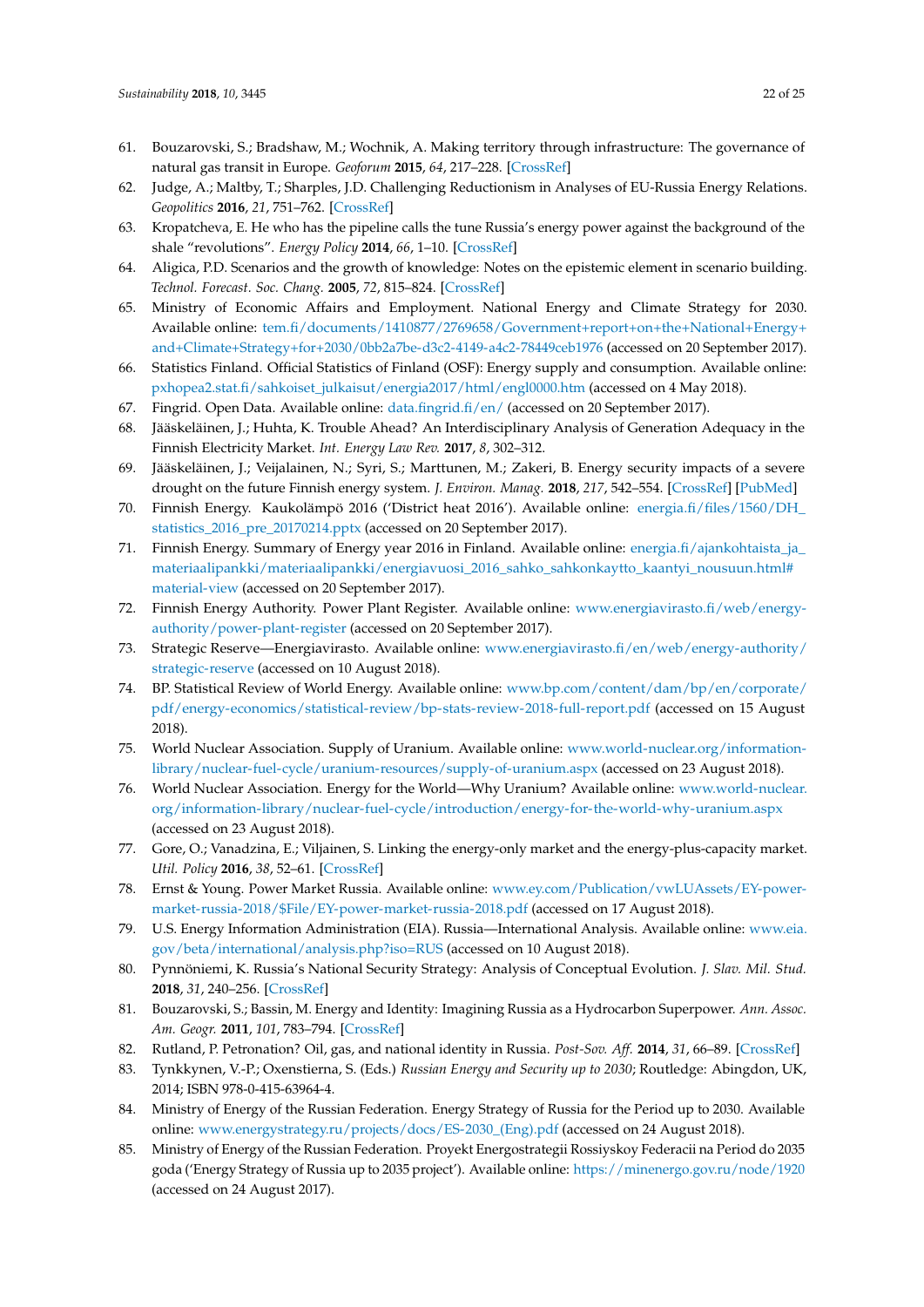- <span id="page-22-0"></span>86. Ministry of Energy of the Russian Federation. Prognoz Nauchno-Tehnologicheskogo Razvitiya Toplivo-Energeticheskogo Kompleksa Rossii do 2035 Goda ('Forecast of Scientific and Technological Development of Russian Heat and Power Sector for the Period up to 2035'). Available online: [https:](https://minenergo.gov.ru/node/6365) [//minenergo.gov.ru/node/6365](https://minenergo.gov.ru/node/6365) (accessed on 24 August 2018).
- <span id="page-22-1"></span>87. Gromov, A.; Kurichev, N. The Energy Strategy of Russia for the Period up to 2030: Risks and Opportunities. In *Russian Energy and Security up to 2030*; Oxenstierna, S., Tynkkynen, V.-P., Eds.; Routledge: Abingdon, UK, 2014; ISBN 978-0-415-63964-4.
- <span id="page-22-2"></span>88. Oxenstierna, S. Nuclear power in Russia's energy policies. In *Russian Energy and Security up to 2030*; Oxenstierna, S., Tynkkynen, V.-P., Eds.; Routledge: Abingdon, UK, 2014; ISBN 978-0-415-63964-4.
- <span id="page-22-21"></span>89. Thomas, S. Russia's Nuclear Export Programme. *Energy Policy* **2018**, *121*, 236–247. [\[CrossRef\]](http://dx.doi.org/10.1016/j.enpol.2018.06.036)
- <span id="page-22-3"></span>90. Kapustin, N.O.; Grushevenko, D.A. Exploring the implications of Russian Energy Strategy project for oil refining sector. *Energy Policy* **2018**, *117*, 198–207. [\[CrossRef\]](http://dx.doi.org/10.1016/j.enpol.2018.03.005)
- <span id="page-22-4"></span>91. Pöyry Management Consulting. Energia, Huoltovarmuus ja Geopoliittiset Siirtymät ('Energy, Security of Supply and Geopolitical Shifts'). Available online: [tietokayttoon.fi/documents/10616/3866814/79\\_P%C3%](tietokayttoon.fi/documents/10616/3866814/79_P%C3%B6yry_AI_energia_huoltovarmuus+ja+geopoliittiset+siirtym%C3%A4t_loppuraportti_151217_final.pdf/789a785e-18d9-4491-92e1-cd8524865bfd?version=1.0) [B6yry\\_AI\\_energia\\_huoltovarmuus+ja+geopoliittiset+siirtym%C3%A4t\\_loppuraportti\\_151217\\_final.pdf/](tietokayttoon.fi/documents/10616/3866814/79_P%C3%B6yry_AI_energia_huoltovarmuus+ja+geopoliittiset+siirtym%C3%A4t_loppuraportti_151217_final.pdf/789a785e-18d9-4491-92e1-cd8524865bfd?version=1.0) [789a785e-18d9-4491-92e1-cd8524865bfd?version=1.0](tietokayttoon.fi/documents/10616/3866814/79_P%C3%B6yry_AI_energia_huoltovarmuus+ja+geopoliittiset+siirtym%C3%A4t_loppuraportti_151217_final.pdf/789a785e-18d9-4491-92e1-cd8524865bfd?version=1.0) (accessed on 21 August 2018).
- <span id="page-22-5"></span>92. Salonen, H. Public justification analysis of Russian renewable energy strategies. *Polar Geogr.* **2018**, *41*, 75–86. [\[CrossRef\]](http://dx.doi.org/10.1080/1088937X.2018.1457730)
- <span id="page-22-6"></span>93. Smeets, N. The Green Menace: Unraveling Russia's elite discourse on enabling and constraining factors of renewable energy policies. *Energy Res. Soc. Sci.* **2018**, *40*, 244–256. [\[CrossRef\]](http://dx.doi.org/10.1016/j.erss.2018.02.016)
- <span id="page-22-7"></span>94. Khrushcheva, O.; Maltby, T. The Future of EU-Russia Energy Relations in the Context of Decarbonisation. *Geopolitics* **2016**, *21*, 799–830. [\[CrossRef\]](http://dx.doi.org/10.1080/14650045.2016.1188081)
- <span id="page-22-8"></span>95. Abramova, A.; Garanina, O. Russian MNEs Under Sanctions: Challenges for Upgrading in GVCs (Cases of Energy and IT Industries). *J. East-West Bus.* **2018**, *0*, 1–21. [\[CrossRef\]](http://dx.doi.org/10.1080/10669868.2018.1467843)
- <span id="page-22-9"></span>96. Aalto, P.; Forsberg, T. The structuration of Russia's geo-economy under economic sanctions. *Asia Eur. J.* **2016**, *14*, 221–237. [\[CrossRef\]](http://dx.doi.org/10.1007/s10308-015-0446-6)
- <span id="page-22-10"></span>97. Belyi, A.V. Western Sanctions on Russian Hydrocarbons: Twofold Effects. *Oil Gas Energy Law Intell.* **2018**, *16*, 1–7.
- <span id="page-22-11"></span>98. Stephenson, S.R.; Agnew, J.A. The work of networks: Embedding firms, transport, and the state in the Russian Arctic oil and gas sector. *Environ. Plan. A* **2016**, *48*, 558–576. [\[CrossRef\]](http://dx.doi.org/10.1177/0308518X15617755)
- <span id="page-22-12"></span>99. Tynkkynen, V.-P. Russian bioenergy and the EU's renewable energy goals: Perspectives of security. In *Russian Energy and Security up to 2030*; Oxenstierna, S., Tynkkynen, V.-P., Eds.; Routledge: Abingdon, UK, 2014.
- <span id="page-22-13"></span>100. President of Russia. Press Statements and Answers to Journalists' Questions Following Russian-Finnish Talks. Available online: <www.en.kremlin.ru/events/president/news/51551> (accessed on 24 August 2018).
- <span id="page-22-14"></span>101. President of Russia. Joint News Conference with President of Finland Sauli Niinisto. Available online: <www.en.kremlin.ru/events/president/news/51551> (accessed on 24 August 2018).
- <span id="page-22-15"></span>102. Tynkkynen, V.-P. Russia's Nuclear Power and Finland's Foreign Policy. *Russ. Anal. Dig.* **2016**, *11*, 2–5.
- <span id="page-22-16"></span>103. Natural Resources Institute Finland. Statistics Database. Available online: [statdb.luke.fi/PXWeb/pxweb/fi/](statdb.luke.fi/PXWeb/pxweb/fi/LUKE/?rxid=2df1507e-c55e-4aad-85a4-8f32ea957654) [LUKE/?rxid=2df1507e-c55e-4aad-85a4-8f32ea957654](statdb.luke.fi/PXWeb/pxweb/fi/LUKE/?rxid=2df1507e-c55e-4aad-85a4-8f32ea957654) (accessed on 15 August 2018).
- <span id="page-22-17"></span>104. Fingrid. Cross-border Connections between Russia and Finland. Available online: [www.fingrid.fi/en/](www.fingrid.fi/en/services/power-transmission/400-kv-cross-border-connections-between-russia-and-finland/) [services/power-transmission/400-kv-cross-border-connections-between-russia-and-finland/](www.fingrid.fi/en/services/power-transmission/400-kv-cross-border-connections-between-russia-and-finland/) (accessed on 10 August 2018).
- <span id="page-22-18"></span>105. ÅF-Consult Ltd. Selvitys Keinoista Sähkötehon Riittävyyden Varmistamiseksi Kulutushuipuissa ('A Report on Measures to Ensure Generation Adequacy during Demand Peaks'). Available online: [www.energiavirasto.fi/documents/10191/0/Selvitys+keinoista+s%C3%A4hk%C3%B6tehon+riitt%C3%](www.energiavirasto.fi/documents/10191/0/Selvitys+keinoista+s%C3%A4hk%C3%B6tehon+riitt%C3%A4vyys+varmistamiseksi+kulutushuipuissa+-Raportti+%2800000004%29.pdf/d3ff1994-7f96-48ab-9123-b2a327635dbe) [A4vyys+varmistamiseksi+kulutushuipuissa+-Raportti+%2800000004%29.pdf/d3ff1994-7f96-48ab-9123](www.energiavirasto.fi/documents/10191/0/Selvitys+keinoista+s%C3%A4hk%C3%B6tehon+riitt%C3%A4vyys+varmistamiseksi+kulutushuipuissa+-Raportti+%2800000004%29.pdf/d3ff1994-7f96-48ab-9123-b2a327635dbe) [b2a327635dbe](www.energiavirasto.fi/documents/10191/0/Selvitys+keinoista+s%C3%A4hk%C3%B6tehon+riitt%C3%A4vyys+varmistamiseksi+kulutushuipuissa+-Raportti+%2800000004%29.pdf/d3ff1994-7f96-48ab-9123-b2a327635dbe) (accessed on 20 September 2017).
- <span id="page-22-19"></span>106. Kuisma, M. *Valtion Yhtiöt: Nousu ja tuho ('State Companies: Rise and fall')*; Kustannusosakeyhtiö Siltala: Helsinki, Finland, 2016; ISBN 978-952-234-386-4.
- <span id="page-22-20"></span>107. Saastamoinen, J. *Brezhnevin Katoksessa Ja Muita Juttuja Nesteestä ('Under the Roof of Brezhnev and Other Stories of Neste')*; WSOY: Helsinki, Finland, 2007; ISBN 978-951-0-32997-9.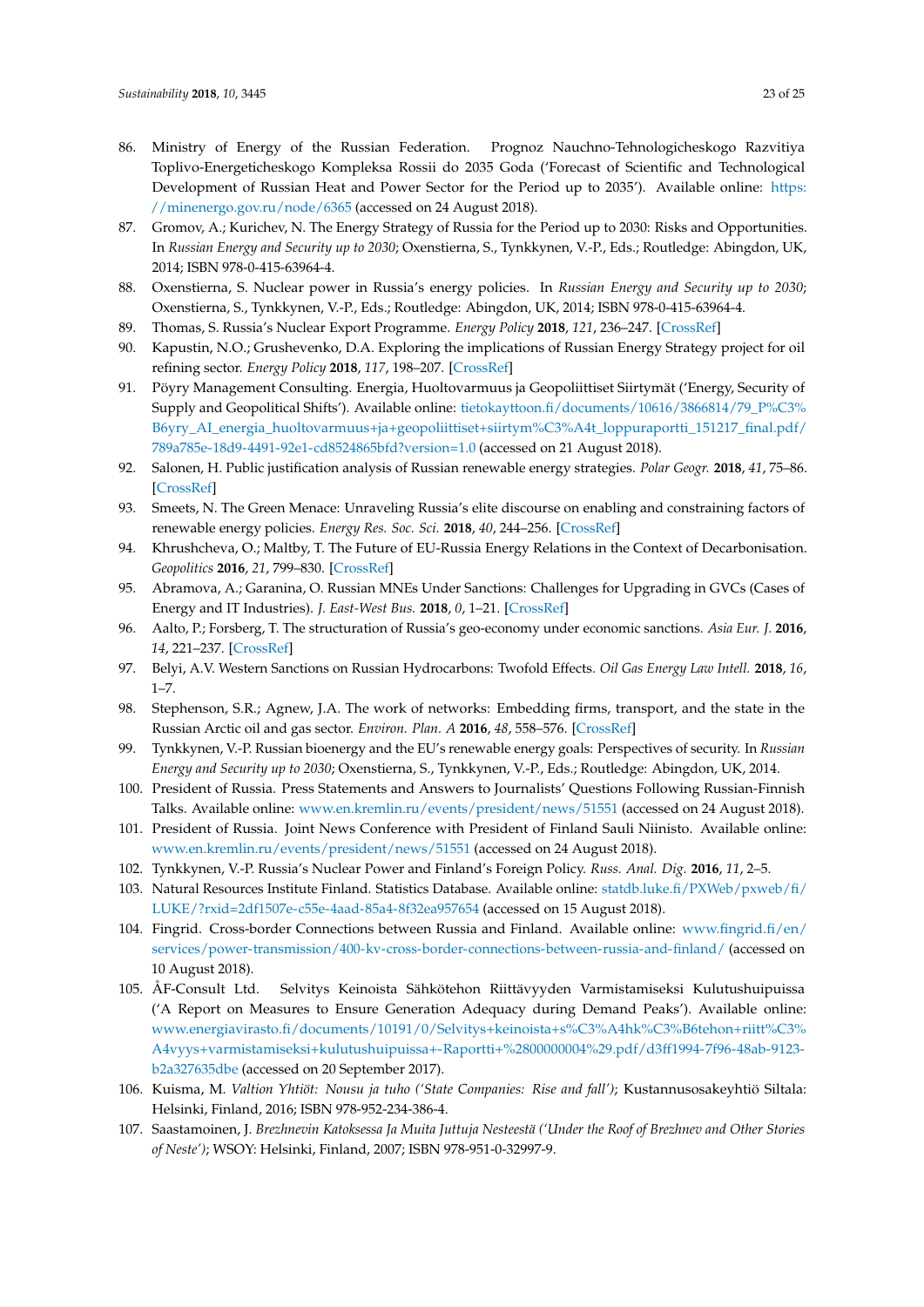- <span id="page-23-0"></span>108. Neste. Nesteen Verojalanjälki ('Tax Footprint of Neste'). Available online: [www.neste.com/fi/](www.neste.com/fi/konserni/vastuullisuus/yhteiskunta/taloudellinen-vastuu/nesteen-verojalanj%C3%A4lki) [konserni/vastuullisuus/yhteiskunta/taloudellinen-vastuu/nesteen-verojalanj%C3%A4lki](www.neste.com/fi/konserni/vastuullisuus/yhteiskunta/taloudellinen-vastuu/nesteen-verojalanj%C3%A4lki) (accessed on 30 August 2018).
- <span id="page-23-1"></span>109. Popova, O.; Shuster, S. UPDATE 2-Fortum to Pay Record Price, \$3 bln for TGK-10. Available online: [www.reuters.com/article/fortum-tgk10/update-2-fortum-to-pay-record-price-3-bln-for-tgk-10](www.reuters.com/article/fortum-tgk10/update-2-fortum-to-pay-record-price-3-bln-for-tgk-10-idUSL2815507620080228) [idUSL2815507620080228](www.reuters.com/article/fortum-tgk10/update-2-fortum-to-pay-record-price-3-bln-for-tgk-10-idUSL2815507620080228) (accessed on 24 August 2018).
- <span id="page-23-2"></span>110. Rusnano. New Investment Funds. Available online: [www.en.rusnano.com/portfolio/investment-funds/](www.en.rusnano.com/portfolio/investment-funds/wdif) [wdif](www.en.rusnano.com/portfolio/investment-funds/wdif) (accessed on 24 August 2018).
- <span id="page-23-3"></span>111. Simon, F. Rosatom Talks up Wind, Solar Power in Quest for 'Diversified Portfolio'. Available online: [www.euractiv.com/section/energy/news/rosatom-talks-up-wind-solar-power-in-quest-for-diversified](www.euractiv.com/section/energy/news/rosatom-talks-up-wind-solar-power-in-quest-for-diversified-portfolio/)[portfolio/](www.euractiv.com/section/energy/news/rosatom-talks-up-wind-solar-power-in-quest-for-diversified-portfolio/) (accessed on 24 August 2018).
- <span id="page-23-4"></span>112. Fortum. Fortum Closes Public Takeover Offer on Uniper. Available online: [www.fortum.com/media/2018/](www.fortum.com/media/2018/06/fortum-closes-public-takeover-offer-uniper) [06/fortum-closes-public-takeover-offer-uniper](www.fortum.com/media/2018/06/fortum-closes-public-takeover-offer-uniper) (accessed on 24 August 2018).
- <span id="page-23-5"></span>113. Vihma, A.; Wigell, M. Unclear and present danger: Russia's geoeconomics and the Nord Stream II pipeline. *Glob. Aff.* **2016**, *2*, 377–388. [\[CrossRef\]](http://dx.doi.org/10.1080/23340460.2016.1251073)
- <span id="page-23-6"></span>114. Delyagin, M. Kogda Gosti Stanovyatsya Xozyaevami: Zashita Zhiznenno Vazhnyh Dlya Rossii Otrasley Ekonomiki Dolzhna Byt Absolyutnoy ('When Guests Become Hosts: Protection of Vital Economic Sectors for Russia Must Be Absolute'). Available online: [www.rg.ru/2018/04/11/zashchita-zhiznenno-vazhnyh-dlia](www.rg.ru/2018/04/11/zashchita-zhiznenno-vazhnyh-dlia-rossii-otraslej-ekonomiki-dolzhna-byt-absoliutnoj.html)[rossii-otraslej-ekonomiki-dolzhna-byt-absoliutnoj.html](www.rg.ru/2018/04/11/zashchita-zhiznenno-vazhnyh-dlia-rossii-otraslej-ekonomiki-dolzhna-byt-absoliutnoj.html) (accessed on 24 August 2018).
- <span id="page-23-7"></span>115. Sutinen, T.; Hakala, P. Fortumista Tuli Valtapelin Väline—Kokosimme Kahdeksan Keskeistä Kysymystä Venäjän Virallisen Lehden Virheellisistä Kirjoituksista, Jotka Saivat Energiayhtiön Ryhtymään Oikeustoimiin ('Fortum Became an Object of Power Games—We Gathered Eight Key Issues of Incorrect Writing of Russian Offical Newspaper That Lead Fortum to Legal Actions'). Available online: [www.hs.fi/talous/](www.hs.fi/talous/art-2000005643454.html) [art-2000005643454.html](www.hs.fi/talous/art-2000005643454.html) (accessed on 31 August 2018).
- <span id="page-23-8"></span>116. Manskiy, S. Finskaya Kompaniya Investirovala v Rossii 4,5 Milliarda Evro ('Finnish Company Invested on Russia Worth of 4,5 Billion Euros'). Available online: [www.rg.ru/2018/04/22/finskaia-kompaniia](www.rg.ru/2018/04/22/finskaia-kompaniia-investirovala-v-rossii-45-milliarda-evro.html)[investirovala-v-rossii-45-milliarda-evro.html](www.rg.ru/2018/04/22/finskaia-kompaniia-investirovala-v-rossii-45-milliarda-evro.html) (accessed on 28 August 2018).
- <span id="page-23-9"></span>117. Litmanen, T.; Kari, M.; Kojo, M.; Solomon, B.D. Is there a Nordic model of final disposal of spent nuclear fuel? Governance insights from Finland and Sweden. *Energy Res. Soc. Sci.* **2017**, *25*, 19–30. [\[CrossRef\]](http://dx.doi.org/10.1016/j.erss.2016.10.009)
- <span id="page-23-10"></span>118. Kojo, M.; Litmanen, T. (Eds.) *The Renewal of Nuclear Power in Finland*; Palgrave Macmillan: London, UK, 2009; ISBN 978-1-349-36588-3.
- <span id="page-23-11"></span>119. Foy, H. Rosatom Powers through Nuclear Industry Woes. Available online: [www.ft.com/content/774358b4-](www.ft.com/content/774358b4-5a4a-11e7-9bc8-8055f264aa8b) [5a4a-11e7-9bc8-8055f264aa8b](www.ft.com/content/774358b4-5a4a-11e7-9bc8-8055f264aa8b) (accessed on 24 August 2018).
- <span id="page-23-12"></span>120. Mörttinen, M.; Nurmi, L. *Sauli Niinistö—Mäntyniemen herra ('Sauli Niinistö—Master of Mäntyniemi')*; Into Kustannus Oy: Helsinki, Finland, 2018; ISBN 978-952-264-942-3.
- <span id="page-23-13"></span>121. Loikkanen, J. Rehn: Fennovoiman Ydinvoimalahankkeen Kaatuminen Oli Hyvin Lähellä ('Rehn: Cancelling Fennovoima Nuclear Power Plant Project Was Very Close'). Available online: [https://www.mtv.fi/uutiset/kotimaa/artikkeli/rehn-fennovoiman-ydinvoimalahankkeen-kaatuminen](https://www.mtv.fi/uutiset/kotimaa/artikkeli/rehn-fennovoiman-ydinvoimalahankkeen-kaatuminen-oli-hyvin-lahella/5856860#gs.x9ffQjo)[oli-hyvin-lahella/5856860#gs.x9ffQjo](https://www.mtv.fi/uutiset/kotimaa/artikkeli/rehn-fennovoiman-ydinvoimalahankkeen-kaatuminen-oli-hyvin-lahella/5856860#gs.x9ffQjo) (accessed on 13 September 2018).
- <span id="page-23-14"></span>122. Kyytsönen, J. Fennovoiman Hinta Noussut jo 6,5–7 Miljardiin Euroon ('The Costs of Fennovoima Increased Already up to 6,5-7 Billion Euros'). Available online: [www.maaseuduntulevaisuus.fi/talous/artikkeli-1.](www.maaseuduntulevaisuus.fi/talous/artikkeli-1.225844) [225844](www.maaseuduntulevaisuus.fi/talous/artikkeli-1.225844) (accessed on 26 February 2018).
- <span id="page-23-15"></span>123. Ministry of Economic Affairs and Employment. Energia- ja Ilmastotiekartta 2050 ('Energy and Climate Roadmap 2050'). Available online: [tem.fi/documents/1410877/2628105/Energia-+ja+ilmastotiekartta+2050.](tem.fi/documents/1410877/2628105/Energia-+ja+ilmastotiekartta+2050.pdf/1584025f-c5c7-456c-a912-aba0ee3e5052) [pdf/1584025f-c5c7-456c-a912-aba0ee3e5052](tem.fi/documents/1410877/2628105/Energia-+ja+ilmastotiekartta+2050.pdf/1584025f-c5c7-456c-a912-aba0ee3e5052) (accessed on 21 August 2018).
- <span id="page-23-16"></span>124. Riahi, K.; Rao, S.; Krey, V.; Cho, C.; Chirkov, V.; Fischer, G.; Kindermann, G.; Nakicenovic, N.; Rafaj, P. RCP 8.5—A scenario of comparatively high greenhouse gas emissions. *Clim. Chang.* **2011**, *109*, 33. [\[CrossRef\]](http://dx.doi.org/10.1007/s10584-011-0149-y)
- <span id="page-23-17"></span>125. Knapp, V.; Pevec, D. Promises and limitations of nuclear fission energy in combating climate change. *Energy Policy* **2018**, *120*, 94–99. [\[CrossRef\]](http://dx.doi.org/10.1016/j.enpol.2018.05.027)
- <span id="page-23-18"></span>126. Lehtveer, M.; Hedenus, F. How much can nuclear power reduce climate mitigation cost? – Critical parameters and sensitivity. *Energy Strategy Rev.* **2015**, *6*, 12–19. [\[CrossRef\]](http://dx.doi.org/10.1016/j.esr.2014.11.003)
- <span id="page-23-19"></span>127. Olkkonen, V.; Rinne, S.; Hast, A.; Syri, S. Benefits of DSM measures in the future Finnish energy system. *Energy* **2017**, *137*, 729–738. [\[CrossRef\]](http://dx.doi.org/10.1016/j.energy.2017.05.186)